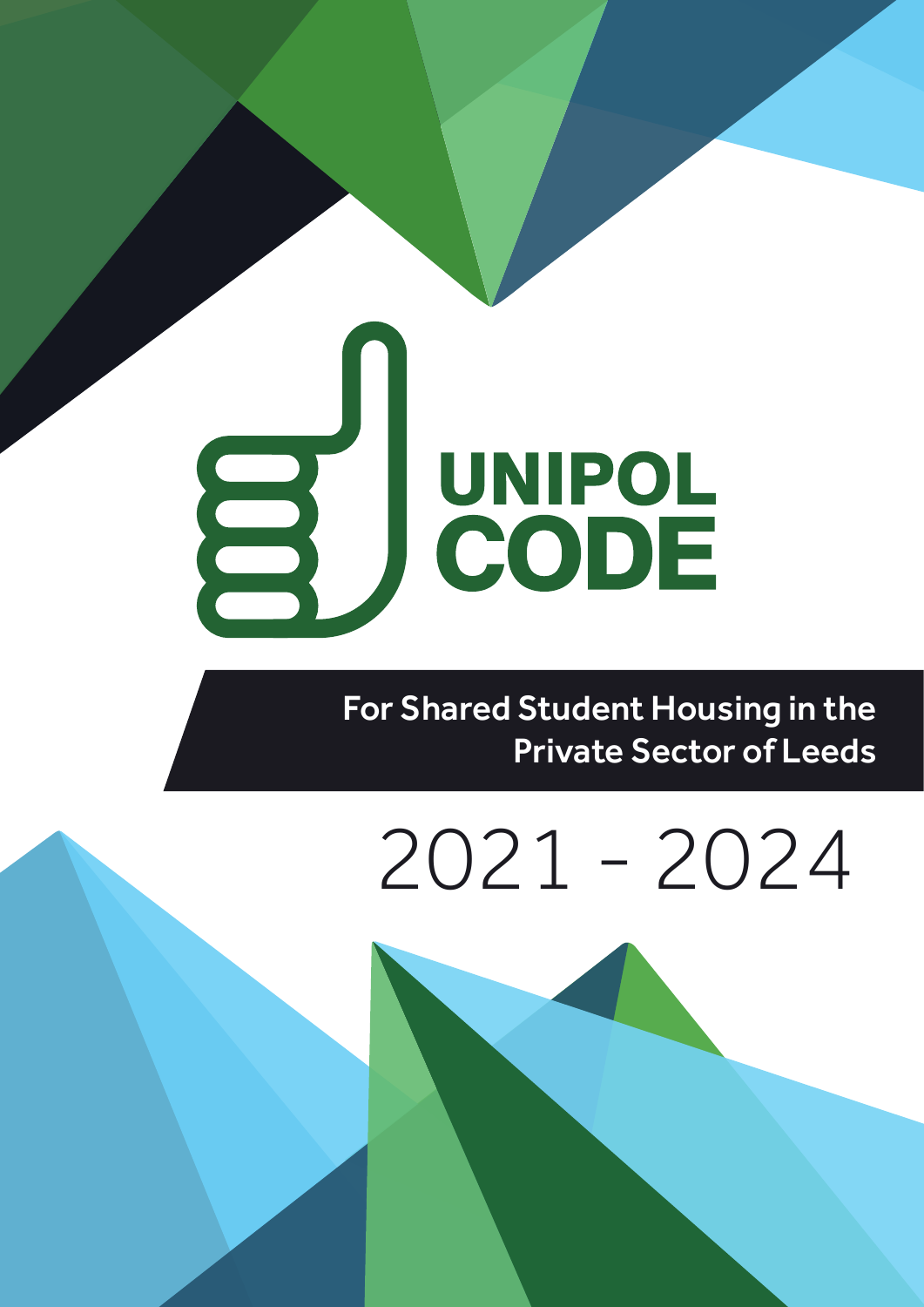# **The Unipol Leeds Code (2021-2024)**

# **For Shared Student Housing in the Private Rented Sector in Leeds**

The purpose of the Unipol Code is to enable members and Tenants to agree a set of undertakings about how they wish to do business with one another.

The criteria in the Unipol Code have been chosen to reflect a balance of common sense obligations and responsibilities between members and tenants and set standards which are achievable without significant expenditure of time and money and without prejudice to their respective legal rights.

#### **Compliance with the Code will ensure that:**

- Both members and tenants enjoy the benefit of good standards of housing management and practice.
- Misunderstandings and disputes are reduced.
- Where problems do occur they are promptly resolved.

Unipol will ensure that the fact that a member has agreed to comply with the Unipol Code will be made explicit on property advertisements, which will be given priority within Unipol's letting system and the Unipol Code will be actively promoted amongst students searching for housing. It is the policy of the educational establishments and their students' unions in Leeds to advise their students only to rent a property where the owner/agent has signed the Unipol Code.

Adoption of the Unipol Code is voluntary. Making a commitment to abide by the Unipol Code is a serious matter and a failure to meet such a commitment is a breach of faith. Unipol tests members for the purpose of checking compliance with the Unipol Code and tenants can complain where they feel a breach has occurred. Information showing that members are not complying with the Unipol Code is in the public domain and will remain accessible for three years even if the member leaves, or is removed from the Unipol Code.

#### **Licensing**

In the case of properties which fall under Mandatory, Additional or Selective licensing, where a licence includes a particular condition that is different to a requirement of this Unipol Code, then compliance with the relevant licence condition will take precedence.

This Code operates from 1<sup>st</sup> September 2021 to 31<sup>st</sup> August 2024.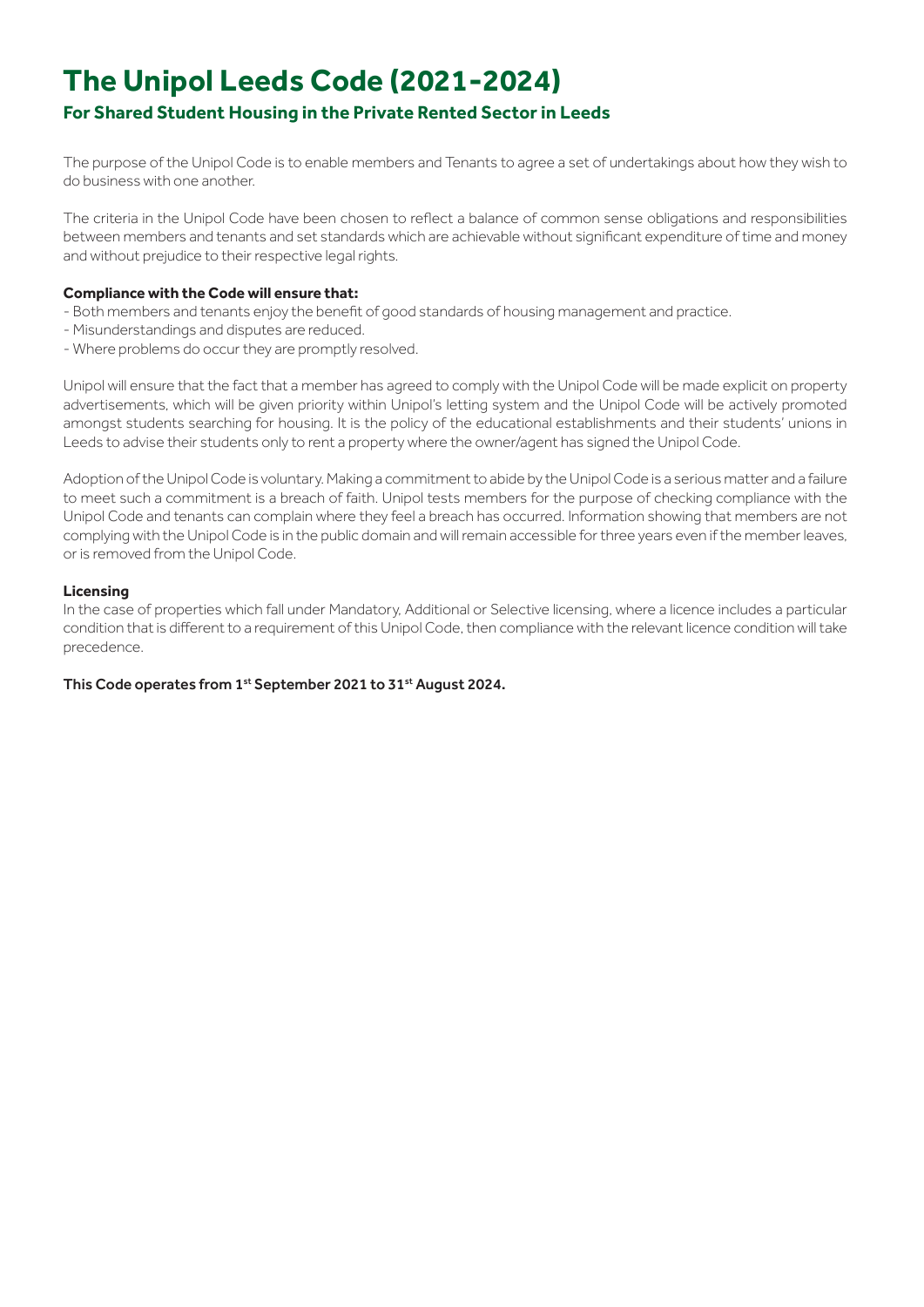# EQUALITY AND DIVERSITY **EQUALITY AND DIVERSITY**

1.00 In all dealings with tenants (both past, actual and prospective) no person is treated less favourably than any other because they have a protected characteristic (age, disability, gender reassignment, marital or partnership status, pregnancy, maternity, race, religious or philosophical belief, sex or sexual orientation) or because of their colour, ethnic or national origin, appearance or social status.

# **MARKETING PRIOR TO LETTING PROPERTY TO TENANTS**

Members will ensure that:

- 2.00 Advertising and other information made available to prospective tenants is complete, accurate and not misleading;
- 2.01 To Let' boards must comply with Leeds City Council's Letting Board Code<sup>1</sup>;
- 2.02 All prospective tenants are granted an opportunity to view the property, having due regard to the rights of existing tenants;
- 2.03 Interested parties are offered a copy of any contractual terms under which a property is offered, such terms to include details of any fees payable in addition to rent and any arrangements involving tenants' guarantors. Interested parties are, when specifically requested, permitted not less than 24 hours within which to seek independent advice regarding those contractual terms, during which time the property will not be remarketed;
- 2.04 Tenancy agreements do not contain any unfair terms (as defined in the Part 2 of the Consumer Rights Act 20152 ) or any terms or conditions that conflict with the tenant's statutory or common law rights or the provisions of this Code;
- 2.05 It may be useful for members to make use of the relevant Unipol model tenancy agreement and guarantor agreement, which limits the guarantors liability to an individual tenant;
- 2.06 Members will abide by the UK Advertising Codes as set by the Advertising Standards Agency, and by all its regulatory mechanisms;
- 2.07 Except for a holding deposit as permitted by the Tenant Fees Act 2019<sup>3</sup>, prospective tenants are not asked to pay any money before they enter into a written agreement to rent a specific property. (Note: it is acceptable for members to ask tenants to make permitted payments on the same day as, and as a pre-condition to, entering into a written tenancy agreement, but not sooner);
- 2.08 Where WiFi is referred to it should be made clear whether this is being provided within the rent or at an additional cost; it should also make clear exactly what sort of provision is being made available to users, especially where the 'free' elements cover only a base service and a charge is made for enhancements to this;
- 2.09 Prospective tenants are issued with a clear statement of the rent due to be paid, including the dates, amounts and method of payments due to be made during the contract;
- 2.10 The member clarifies whether s/he retains responsibility for payment of water charges, utility charges and Council Tax, or whether these charges fall to the tenants to pay. The division of responsibility and any "fair use caps/limits" for energy use must be accurately reflected in the terms of the letting agreement;
- 2.11 Written receipts are issued, where requested by a tenant or future tenant, for all monies demanded whether for rent, deposit (in accordance with the requirements of the relevant deposit protection scheme), utility or service charges. Where transactions are undertaken in cash a written receipt will always be provided by the landlord/agent;
- 2.12 Members will comply with the Consumer Rights (Payment Surcharges) Regulations 20124 and will not make charges for payments received by card;

2.13 The name of the landlord of the property must be stated on the rental agreement (this includes properties managed by an agent), which should also give an address in England at which notices and legal proceedings may be served. Where the property is managed by an agent, the agreement should also give the agent's name, contact address and telephone number;

2.14 At the commencement of the tenancy, or other date mutually agreed with the tenants, all obligations on the part of the owner in regard to the repairs and property maintenance and improvements to the property have been fully discharged;

Rent Liability

Utility Charges

Identity and **Address** 

**State of Repair and Refurbishments**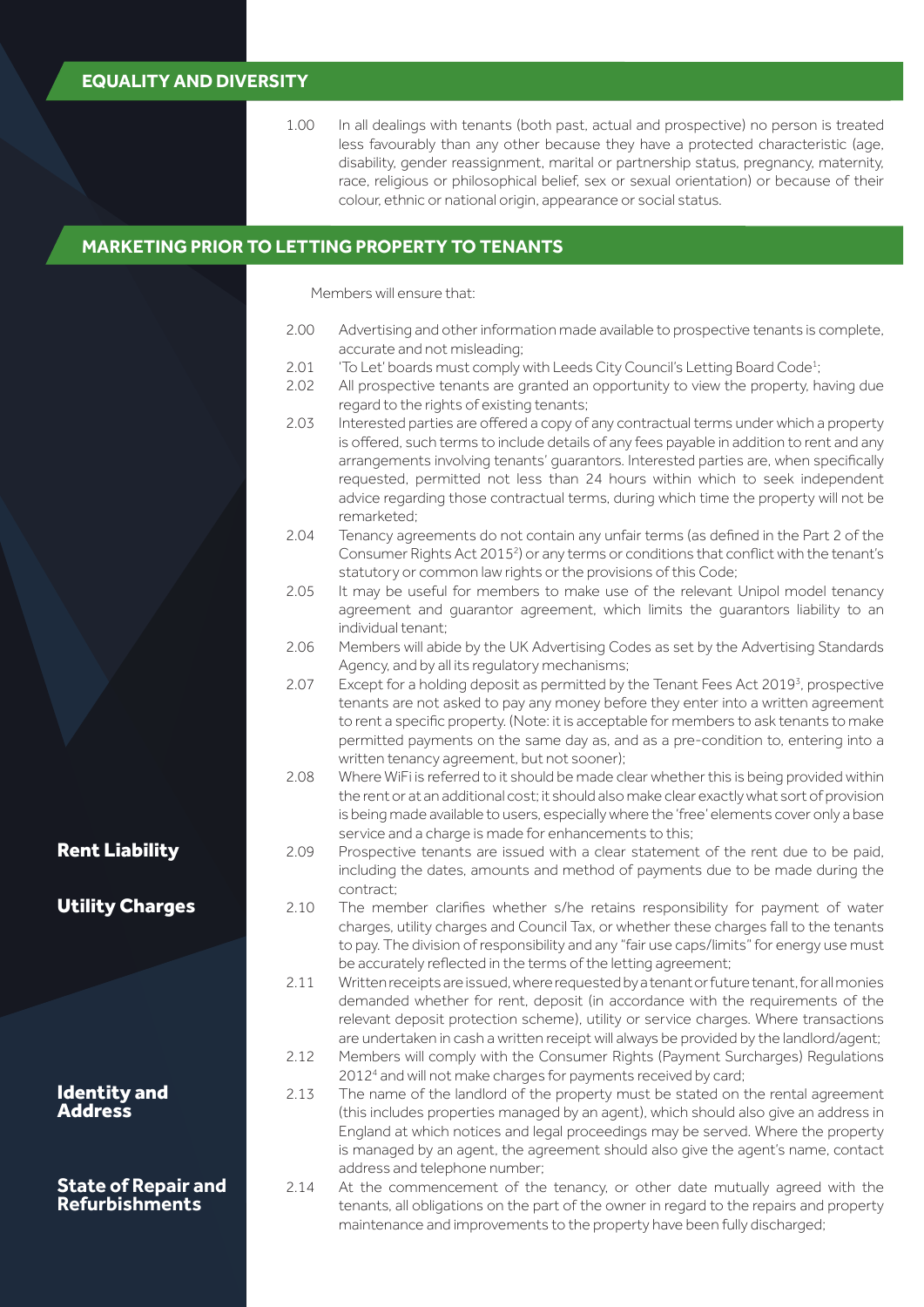|                                                                       | 2.15<br>2.16 | Where a property is undergoing refurbishment and the building programme is running<br>late, and where this may result in the property not being ready for occupancy ("ready"<br>meaning ready for beneficial occupation and safely fit for use for its intended purpose),<br>the landlord/agent shall inform the future tenants, in writing, at the earliest possibility<br>of this likelihood and its consequences for them;<br>In the event that following the commencement of a tenancy a property/room/s are<br>not ready for occupation on the date that the tenancy begins, then suitable alternative                                                                |
|-----------------------------------------------------------------------|--------------|----------------------------------------------------------------------------------------------------------------------------------------------------------------------------------------------------------------------------------------------------------------------------------------------------------------------------------------------------------------------------------------------------------------------------------------------------------------------------------------------------------------------------------------------------------------------------------------------------------------------------------------------------------------------------|
|                                                                       | 2.17         | accommodation will be provided by the landlord/agent, if required by the tenant/s and<br>no rent will be payable for the property room/s that are not ready during that period.<br>Alternative accommodation provided within the same property is acceptable. A<br>kitchen that is not ready would count as a 50% rent reduction on the property rent, as<br>would a sole bathroom:<br>In the event that the tenant has agreed that the landlord/agent can undertake works<br>within an agreed timescale, where such works render part of the property or room/s                                                                                                           |
| <b>Marketing the</b><br><b>Property as Part of</b><br>the Unipol Code | 2.18         | unoccupiable during the tenancy this must be agreed in writing. In the absence of any<br>such agreement, and a complaint being made by a tenant, this would be interpreted<br>to mean that consent had not been given. In the event that there is a designated 'lead<br>tenant' within the property and they had provided written consent, then this would<br>mean all the tenants had given consent;<br>In marketing a property members should use the phrase "Unipol Code" or "Unipol                                                                                                                                                                                    |
| <b>Cleaning</b>                                                       | 2.19         | Code Owner" or "Member of the Unipol Code" to describe themselves, and "Unipol<br>Code Property" or "Property meets the Unipol Code" to describe a property;<br>Members may use the Unipol Code logo (either as a landlord/agent supplier or for the<br>property/ies to which they relate) in promotional materials, and electronic versions<br>of these logos can be supplied. It is not possible to use the Unipol logo, which is for<br>Unipol's exclusive use only.                                                                                                                                                                                                    |
|                                                                       | 2.20         | At the start of the tenancy the member will ensure the property is clean. Where this<br>has not been achieved and there is a material effect on the comfort and convenience<br>of the tenants, the member will inform the tenants of the timescales in which the<br>property will be cleaned; it is expected that these timescales will reflect a Priority 2<br>Urgent response, within 5 working days.                                                                                                                                                                                                                                                                    |
| <b>DURING THE TENANCY</b>                                             |              |                                                                                                                                                                                                                                                                                                                                                                                                                                                                                                                                                                                                                                                                            |
| <b>HMO Licensing</b>                                                  |              | Members will ensure that:                                                                                                                                                                                                                                                                                                                                                                                                                                                                                                                                                                                                                                                  |
|                                                                       | 3.00         | Where mandatory HMO, additional or selective licensing applies (under Part II or III of the<br>Housing Act 2004) they have a current licence, or have made an application. Properties<br>will comply with licence conditions within timescales specified on each licence. All non-<br>licensable properties should normally meet with the relevant Local Authority's Advisory<br>Standards or should comply with any timescale agreed with the council. Full details of<br>LCC's Advisory Standards <sup>5</sup> are available from their website. Landlords will comply with<br>The Management of Houses in Multiple Occupation (England) Regulations 2006 <sup>6</sup> ; |
|                                                                       | 3.01         | Tenants are provided with the latest edition of 'How to rent: a checklist for renting in<br>England <sup>7</sup> ' at the commencement of the tenancy agreement;                                                                                                                                                                                                                                                                                                                                                                                                                                                                                                           |
|                                                                       | 3.02         | Business is pursued by him/her in a professional, courteous and diligent manner at all<br>times:                                                                                                                                                                                                                                                                                                                                                                                                                                                                                                                                                                           |

**Ensuring Possession**

**Informing Tenants of the Unipol Code**

**First Refusal**

**Access**

3.03 All statutory notices seeking possession are served on the current tenants in order to mitigate any delay and hardship to the owner and incoming tenants that may be caused where existing tenants refuse to give up possession at the end of their contractual tenancy;

3.04 A copy of the Unipol Code will be made available to all tenants. This can be done via a web link or a paper copy of the Unipol Code can be given to the tenant/s. The Code logo should appear on members' websites;

3.05 Subject to reasonable performance by tenants of their obligations under the terms of their existing tenancy, the current tenant/s are offered first refusal for any subsequent letting of the property;

3.06 Where access is required for routine inspection/s, repairs or maintenance, the tenants must receive notification of the date, time and purpose of the visit at least 24 hours in advance, as well as the possible time spans within which the visit will take place, except in the case of an emergency or if shorter prior permission has been given by the tenant/s. Tenant privacy and entitlement to freedom from unnecessary intrusion is respected;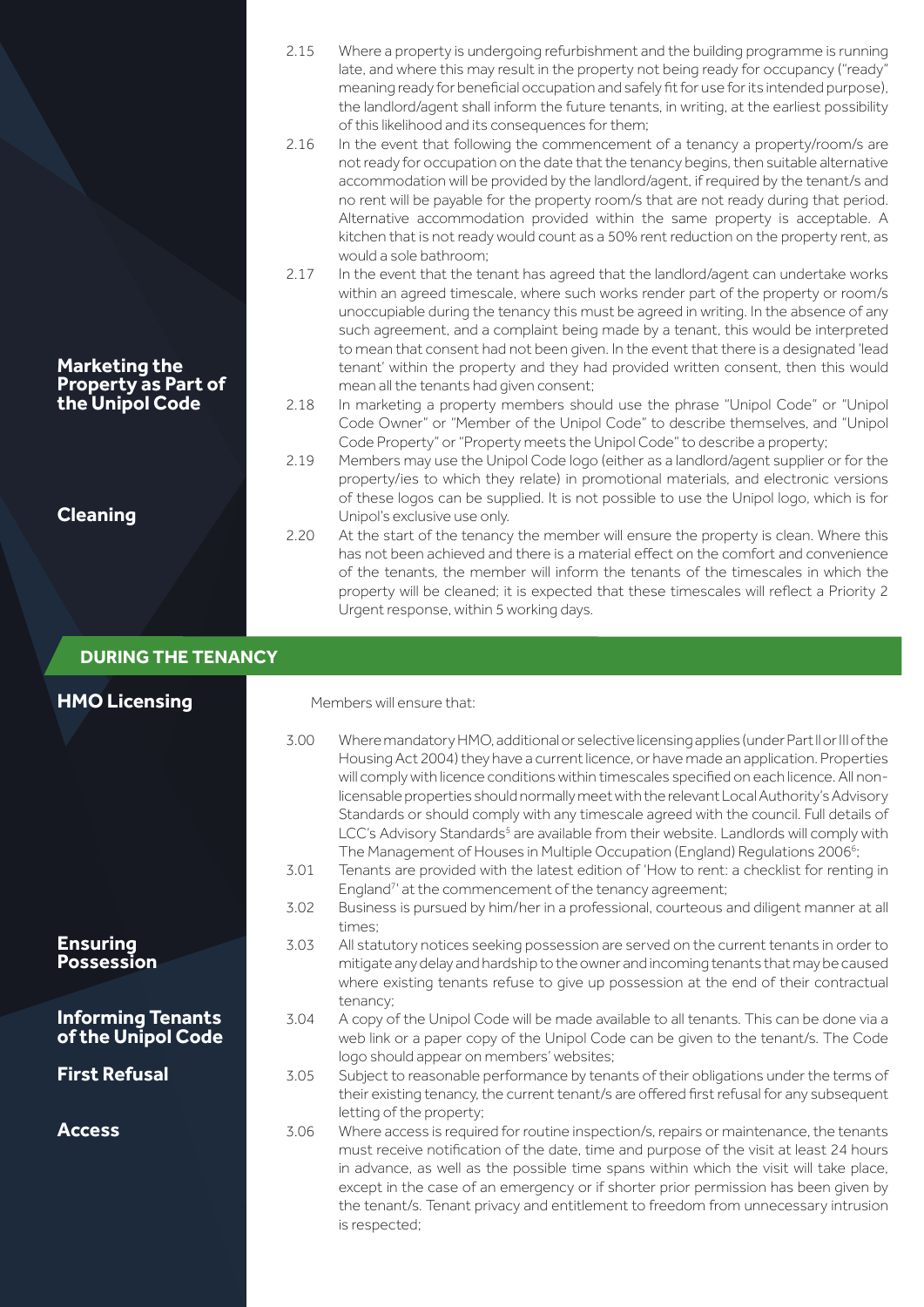| <b>Tenant Privacy</b><br>and Data                       | 3.07         | Where CCTV cameras are fitted, they can only be located in the communal entrances/<br>hallways of properties and on the exterior of buildings and not within dwellings. Any                                                                                                                                                                             |
|---------------------------------------------------------|--------------|---------------------------------------------------------------------------------------------------------------------------------------------------------------------------------------------------------------------------------------------------------------------------------------------------------------------------------------------------------|
|                                                         |              | usage of CCTV cameras must comply with relevant data protection legislation and give<br>due regard to tenant privacy and entitlement to freedom from unnecessary intrusion;                                                                                                                                                                             |
|                                                         | 3.08         | Tenant data will be fairly and lawfully processed in accordance with GDPR and the Data<br>Protection Act 2018 <sup>26</sup> ;                                                                                                                                                                                                                           |
|                                                         | 3.09         | At suitable intervals throughout the tenancy, landlords/agents should normally                                                                                                                                                                                                                                                                          |
| <b>Repairs and</b><br><b>Maintenance</b>                | 3.10         | conduct visits to properties to ensure that they are free from hazards and disrepair;<br>Each property is maintained in a satisfactory state of repair and condition and (as a<br>minimum) meet the requirements of section 11 of the Landlord and Tenant Act 1985 <sup>8</sup><br>and the Homes (Fitness for Human Habitation) Act 2018 <sup>9</sup> ; |
|                                                         | 3.11         | Under normal circumstances the following repairs completion performance standards<br>should be achieved:                                                                                                                                                                                                                                                |
|                                                         |              | Priority One - Emergency Repairs: Any repairs required in order to avoid a danger to<br>health, risk to the safety and security of residents or serious damage to buildings or<br>residents' belongings. Within 24 hours of report of the defect/s.<br>Priority Two - Urgent Repairs: Repairs to defects which materially affect the comfort            |
|                                                         |              | or convenience of the residents. Within five working days of report of the defect/s.                                                                                                                                                                                                                                                                    |
|                                                         |              | Priority Three - Non Urgent day-to-day repairs: Reactive repairs not falling within the<br>above categories. Within 28 days of report of the defect/s or by arrangements with                                                                                                                                                                           |
|                                                         |              | the occupiers after that time. Decorative finishes to be made good within reasonable                                                                                                                                                                                                                                                                    |
|                                                         |              | timescales if damaged or disturbed during repairs;                                                                                                                                                                                                                                                                                                      |
| <b>Planned</b>                                          | 3.12<br>3.13 | Tenants are provided with a point of contact in case of emergencies;<br>Planned and cyclical maintenance and servicing tasks such as gas appliance servicing,                                                                                                                                                                                           |
| <b>Programmes</b>                                       |              | electrical inspections and related works, fire detection and equipment servicing,                                                                                                                                                                                                                                                                       |
| of Repair/                                              |              | gutter and window cleaning, exterior and interior painting are carried out at appropriate                                                                                                                                                                                                                                                               |
| <b>Improvement and</b><br><b>Cyclical Repairs</b>       |              | intervals (so as to minimise the need for reactive repair and maintenance) and with due<br>regard to the convenience of occupants;                                                                                                                                                                                                                      |
| <b>Programmes</b>                                       | 3.14         | Where a dispute occurs between the member and tenant/s as to when a repair has                                                                                                                                                                                                                                                                          |
|                                                         |              | been reported then the date on which the repair was reported to the owner in writing                                                                                                                                                                                                                                                                    |
|                                                         |              | shall be the accepted date;                                                                                                                                                                                                                                                                                                                             |
|                                                         | 3.15         | Contractors and trades persons should behave in a professional and courteous manner<br>at all times, carry out work to a good standard and remove all redundant components                                                                                                                                                                              |
|                                                         |              | and debris from site on completion of the works;                                                                                                                                                                                                                                                                                                        |
| <b>Furniture and</b><br><b>Storage Space</b>            | 3.16         | All study bedrooms contain a bed, adequate clothes storage space, a desk, chair<br>and curtains/blinds which are properly hung/fitted. Study desks and chairs should be<br>adequately sized and suitable for purpose;                                                                                                                                   |
|                                                         | 3.17         | Allfurnishings and furniture are clean and inreasonable condition at the commencement                                                                                                                                                                                                                                                                   |
|                                                         |              | of the tenancy and comply, as appropriate, with the Furniture and Furnishings (Fire)<br>(Safety) Regulations 1988 <sup>10</sup> ;                                                                                                                                                                                                                       |
| <b>Kitchen Facilities</b>                               | 3.18         | Kitchens should meet with the Local Authority's advisory standards <sup>5</sup> , especially in                                                                                                                                                                                                                                                         |
|                                                         |              | respect of the provision of cooking facilities, sinks, electrical sockets, worktops and<br>cupboards.                                                                                                                                                                                                                                                   |
| <b>Toilet and Personal</b><br><b>Washing Facilities</b> | 3.19         | Where amenities are shared an adequate number of suitably located baths and/or<br>showers and wash hand basins are provided, with constant hot and cold running water<br>supplies and in a ratio of amenities to occupants that does not exceed 1:5;                                                                                                    |
|                                                         | 3.20         | Where amenities are shared, an adequate number of suitably located WC's are provided                                                                                                                                                                                                                                                                    |
|                                                         | 3.21         | and in a ratio of amenities to occupants that does not exceed 1:5;<br>Where there are up to four occupants sharing facilities, the WC may be located                                                                                                                                                                                                    |
|                                                         |              | within the bathroom. Where five or more occupants are sharing, a WC must be                                                                                                                                                                                                                                                                             |
|                                                         |              | located separate from the bathroom for every five occupants, however where<br>a WC is located within an additional bathroom this will be satisfactory as a<br>'separate WC', provided that the bathroom is shared by no more than four people;                                                                                                          |
|                                                         |              |                                                                                                                                                                                                                                                                                                                                                         |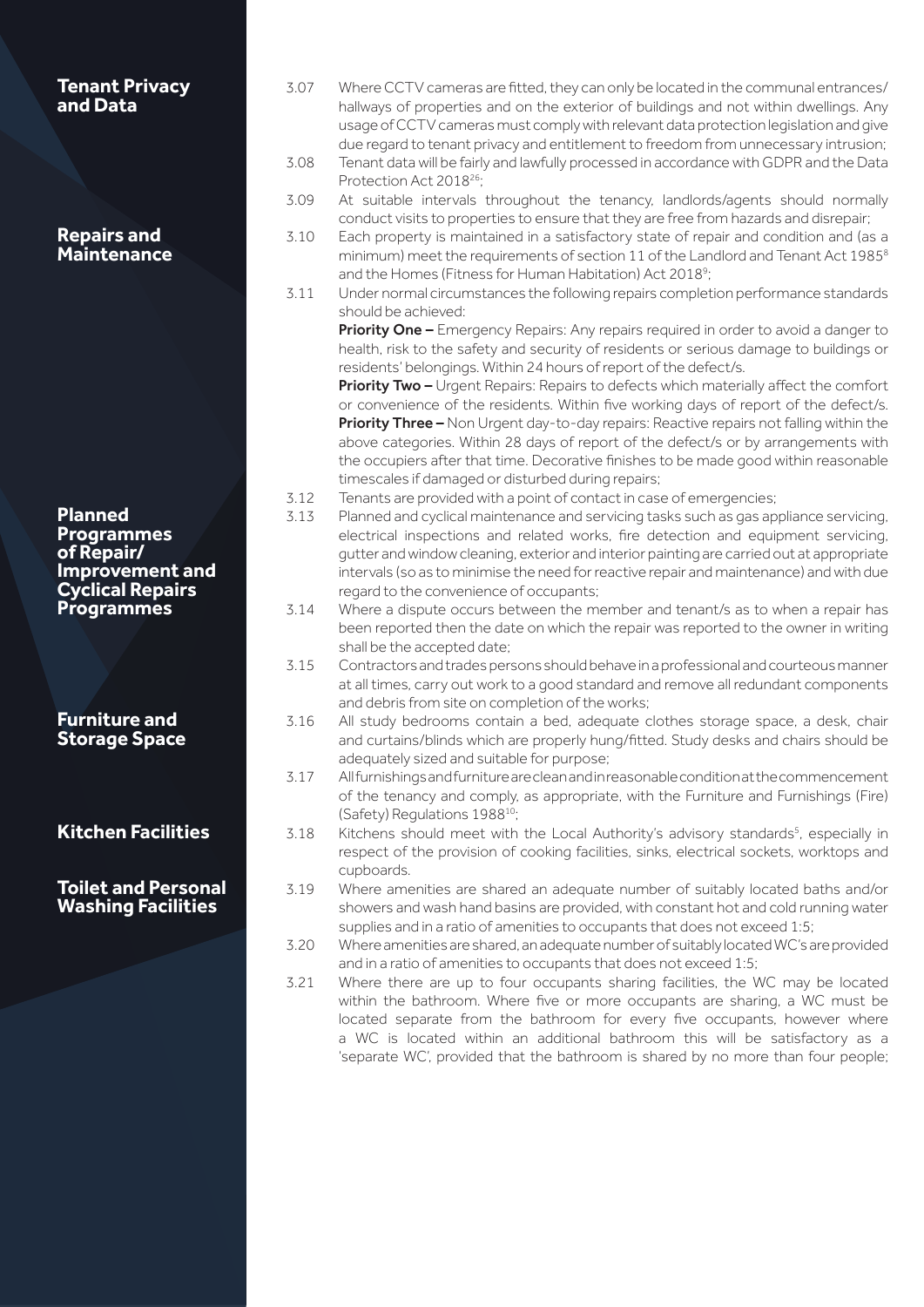| No. of Occupiers | No. of Separate WCs | No. of Bathrooms with WC |
|------------------|---------------------|--------------------------|
| Up to 4          |                     |                          |
| 5                | $1*$                |                          |
| 6                | 2                   | $\mathbf{2}$             |
|                  | 2                   | $\mathbf{2}$             |
| 8                | $\mathcal{P}$       | $\mathfrak{D}$           |
| 9                | $\mathcal{P}$       | $\mathcal{P}$            |
| 10               | $\mathcal{P}$       | $\mathcal{P}$            |
| 11               | 3                   | 3                        |
| 12               | 3                   | 3                        |
| 13               | 3                   | 3                        |
| 14               | 3                   | 3                        |
| 15               | 3                   | 3                        |

\*Must be located separate from the bath/shower

- 3.22 Where a WC is located in a separate compartment then a wash hand basin, with hot and cold running water, should also be provided within the same compartment;
- 3.23 Where a shower/s is/are provided, they will be fitted with a waterproof surround and a screen (which could be a curtain). Where a shower is provided a suitable electrically operated extractor fan shall be fitted in accordance with Building Regulations.

| <b>HEALTH AND SAFETY</b>                                    |              |                                                                                                                                                                                                                                                                                                                                                                                                                                                                                                                                                                                                                                                                                                  |
|-------------------------------------------------------------|--------------|--------------------------------------------------------------------------------------------------------------------------------------------------------------------------------------------------------------------------------------------------------------------------------------------------------------------------------------------------------------------------------------------------------------------------------------------------------------------------------------------------------------------------------------------------------------------------------------------------------------------------------------------------------------------------------------------------|
|                                                             |              | Members will ensure that:                                                                                                                                                                                                                                                                                                                                                                                                                                                                                                                                                                                                                                                                        |
| <b>Housing Health</b><br>and Safety Rating<br><b>System</b> | 4.00         | The property and boundary is maintained, as reasonably practicable, free of any<br>avoidable or unnecessary hazards as defined in the Housing Health & Safety Rating<br>System <sup>24</sup> (see schedule attached to this Unipol Code). Particular attention should be<br>paid to hazards such as excess cold, damp and mould, noise, falls on stairs or between<br>levels, fire and entry by intruders.                                                                                                                                                                                                                                                                                       |
| <b>Gas Appliances and</b><br><b>Supply</b>                  | 4.01<br>4.02 | All means of use and supply of mains gas, and alterations and repairs to gas installations,<br>shall comply with the current Gas Safety (Installation and Use) Regulations <sup>11</sup> ;<br>All gas appliances will be serviced annually by an engineer endorsed by Gas Safe                                                                                                                                                                                                                                                                                                                                                                                                                   |
|                                                             |              | Register. Verification of the gas safety check will be provided to all new tenants at the<br>start of the tenancy, and copies of the gas safety check record for any subsequent<br>safety checks undertaken during the period of the tenancy will be supplied to tenants<br>within 28 days of that safety check being conducted;                                                                                                                                                                                                                                                                                                                                                                 |
|                                                             | 4.03         | All repairs and maintenance on gas installations and appliances are carried out by a Gas<br>Safe registered engineer;                                                                                                                                                                                                                                                                                                                                                                                                                                                                                                                                                                            |
| Liquefied Gas/<br><b>Paraffin Heaters</b><br>and Appliances | 4.04         | All properties will comply with the Smoke and Carbon Monoxide Alarm Regulations<br>2015 <sup>12</sup> . Where a working gas fire is situated in a bedroom, or solid fuel combustion<br>appliances are used in other living accommodation, a carbon monoxide (CO) detector<br>conforming to BSEN50291 should be fitted in each affected room;                                                                                                                                                                                                                                                                                                                                                     |
| <b>Electrical</b><br><b>Installations and</b>               | 4.05         | No form of bottled gas or paraffin heaters will be provided by the owner or tenants as<br>a heating source;                                                                                                                                                                                                                                                                                                                                                                                                                                                                                                                                                                                      |
| <b>Appliances</b>                                           | 4.06         | All electrical installations are certified as safe by a professionally competent electrician,<br>preferably one that is registered with NICEIC - A 'competent person' is a person/firm<br>that has been approved by a government-approved scheme as sufficiently competent<br>to self-certify that its work complies with the Building Regulations Part P (Design and<br>Installation of Electrical Installations) and is designed, installed, inspected and tested<br>to the standard required by BS7671. The member will comply with the inspection and<br>reporting obligations in The Electrical Safety Standards in the Private Rented Sector<br>(England) Regulations 2020 <sup>13</sup> . |
|                                                             | 4.07         | All additions, alterations and improvements to existing electrical installations and all<br>new installations comply with applicable Building Regulations and BS7671 and are<br>covered by an Electrical Installation Certificate or (as appropriate) a Minor Electrical<br>Installation Works Certificate:                                                                                                                                                                                                                                                                                                                                                                                      |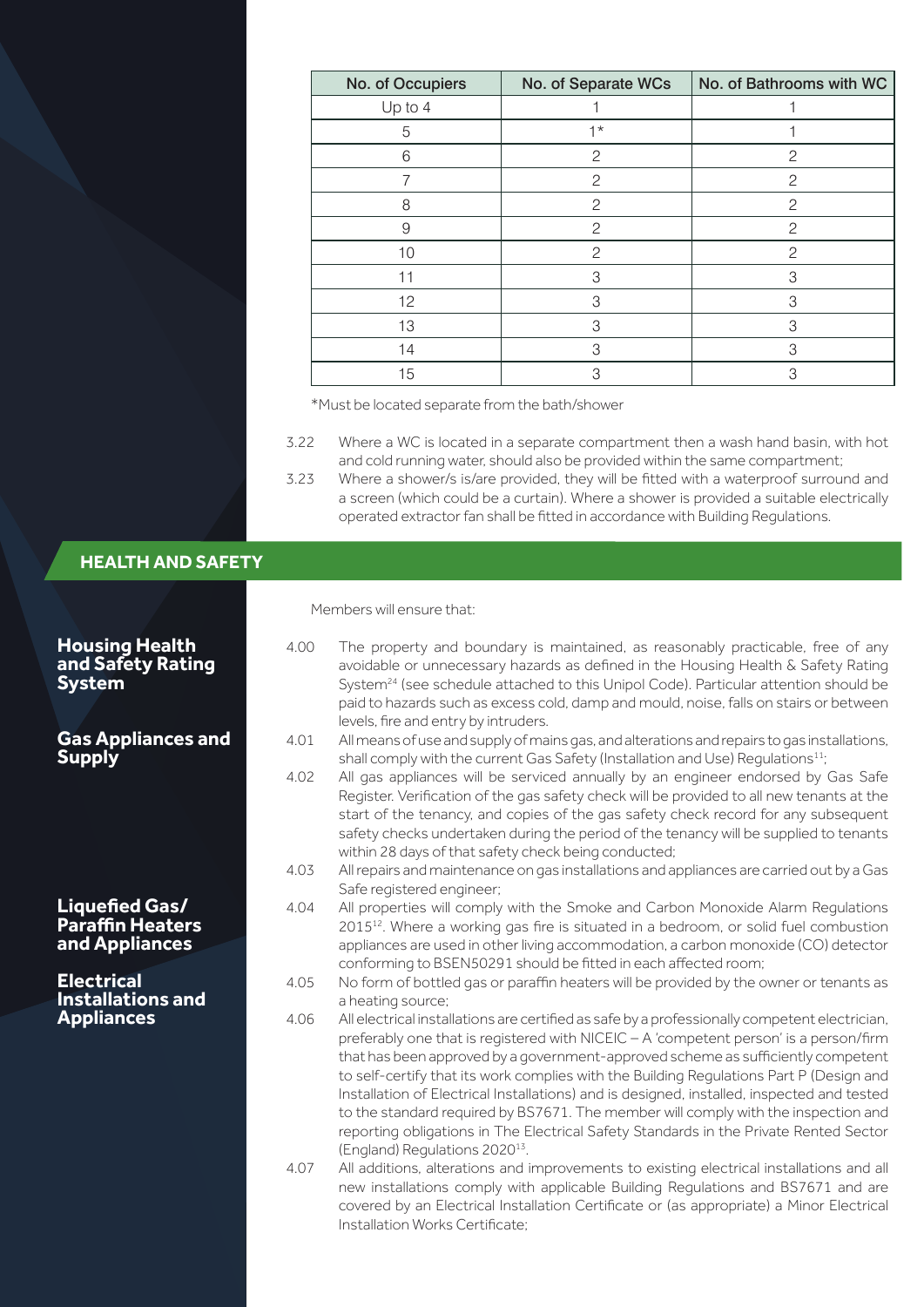- 4.08 All components used in electrical wiring installations and repairs comply with the International Standard, and all appliances will be installed in accordance with manufacturers' instructions;
- 4.09 All electrical appliances provided by the owner are functioning in accordance with manufacturers' operational limits and are capable of being operated in a safe manner. Appliances are regularly visually inspected for wear and tear and any defects remedied;
- 4.10 Residual current device (RCD) protection should be provided to all consumer units;<br>4.11 An emergency light should be installed next to any consumer unit located in a cellar
- 4.11 An emergency light should be installed next to any consumer unit located in a cellar;<br>4.12 Instructions for the safe use of all electrical appliances (including cookers, space are
	- Instructions for the safe use of all electrical appliances (including cookers, space and water heaters, fridges and freezers) will be given on request.

The following standards apply to shared properties according to the number of storeys and tenants – this information is supplied in grid format at the end of the document:

#### 4.13 Single household and/or two unrelated persons (up to 4 storeys)

- An interlinked LD2 Grade D1 AFD system is required as a minimum, with smoke detection and sounders on every level of circulation space (including stairwells, corridors and lobbies that form part of the escape route), in any cellar and in the living room, plus a heat detector in the kitchen;

- FD30S fire door required to the kitchen (with an effective overhead hydraulic selfcloser, intumescent strips and cold smoke seals);

#### 4.14 Shared HMOs (up to 4 storeys and 4 tenants)

- An interlinked LD2 Grade D1 AFD system is required as a minimum, with smoke detection and sounders on every level of circulation space, in basements and in the living room(s), plus a heat detector in the kitchen;

- FD30S fire door required to the kitchen (with an effective overhead hydraulic self-closer, intumescent strips and cold smoke seals) and FD30 fire doors to any risk rooms which open onto the route of escape (including living rooms);

#### Shared HMOs (up to 2 storeys and 5+ tenants)

- An interlinked LD2 Grade D1 AFD system is required as a minimum, with smoke detection and sounders on every level of circulation space, in basements and in the living room(s), plus a heat detector in the kitchen;

- FD30S fire door required to the kitchen (with an effective overhead hydraulic selfcloser, intumescent strips and cold smoke seals) and FD30 fire doors to any risk rooms which open onto the route of escape (including living rooms):

#### Shared HMOs (3-4 storeys and 5+ tenants)

- An LD1 Grade D1 AFD system is required as a minimum, with smoke detection and sounders on every level of circulation space (including stairwells, corridors and lobbies that form part of the escape route), in basements, in the living room(s) and in all bedrooms, plus a heat detector in the kitchen;

- FD30S fire door required to the kitchen (with an effective overhead hydraulic selfcloser, intumescent strips and cold smoke seals), plus a 30 minute protected route of escape with all bedrooms and living rooms fitted with quality assured, closely fitting FD30 fire doors (with effective overhead hydraulic self-closer to the living room and any risk rooms opening onto the route of escape);

#### Shared HMOs (5-6 storeys)

- An LD1 Grade A AFD system is required as a minimum, with smoke detection and sounders on every level of circulation space (including stairwells, corridors and lobbies that form part of the escape route), in basements, in the living room(s) and in all bedrooms, plus a heat detector in the kitchen. The detectors must be linked to a control panel and the system should incorporate manual call points on landings and next to final exits;

- A full 30 minute protected route of escape is required, with self-closers, intumescent strips and cold smoke seals on all fire doors;

- Emergency lighting required along route of escape; plus fire separation of top floor in 5 storey/top two floors in 6 storey properties; plus lobby protection to all floors except the top floor and a secondary route of escape from the top floor (top two floors in 6 storey properties);

#### **Fire Detection and Alarm Systems**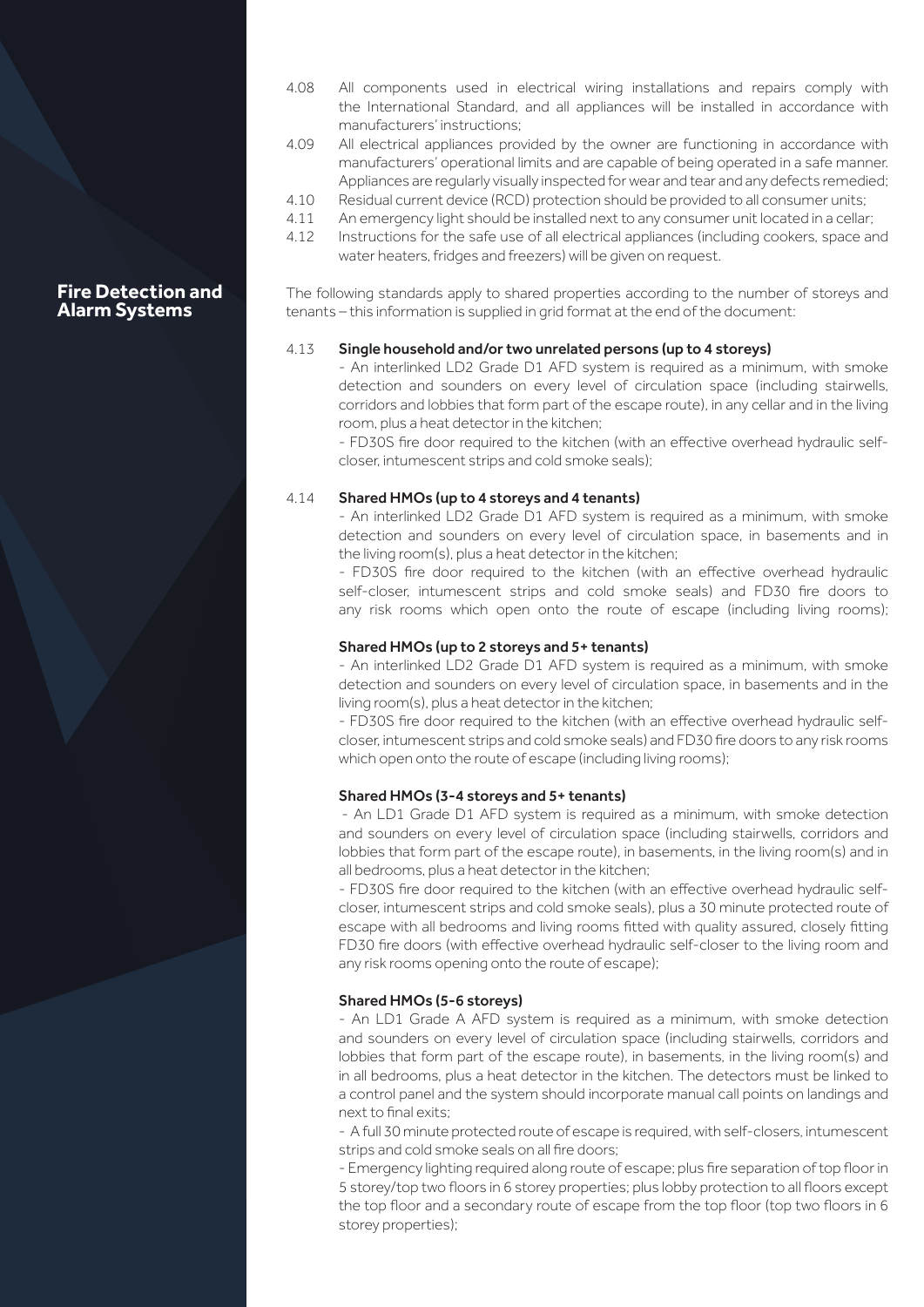#### 4.15 Bedsit-Type HMOs (up to 2 storeys)

- A mixed grade system is required, comprising of an interlinked LD2 Grade D1 system, with smoke detection in stairwells, corridors and lobbies that form part of the communal escape route and a heat detector in each bedsit; plus a stand-alone (noninterlinked) Grade D1 smoke alarm in each bedsit;

- FD30S fire door/s (with an effective overhead hydraulic self-closer, intumescent strips and cold smoke seals) required to each flat/bedsit entrance and any other risk room which opens onto the communal route of escape;

#### Bedsit-Type HMOs (3-4 storeys)

- A mixed grade system is required, comprising of an LD2 Grade A AFD with smoke detection in stairwells, corridors and lobbies that form part of the communal escape route and an interlinked heat detector in each bedsit (these detectors must be linked to a control panel and the system should incorporate manual call points on landings and next to final exits); plus, a non-interlinked Grade D1 smoke alarm in each bedsit; - FD30S fire door/s (with an effective overhead hydraulic self-closer, intumescent strips

and cold smoke seals) required to each flat/bedsit entrance and any other risk room which opens onto the communal route of escape;

#### Bedsit-Type HMOs (5-6 storeys)

- As above in terms of both the protected route of escape and AFD system, with addition of emergency lighting throughout the route of escape;

- 30-minute fire separation across the stairway between second and third floors and between fourth and fifth floors;

- Lobby protection to all floors except the top floor or secondary means of escape from top floor where there in 5 storey properties. Lobby protection to all floors except the top floor and secondary means of escape from top two floors in 6 storey properties;

#### 4.16 Buildings converted into self-contained flats (up to 2 storeys)

- A mixed grade system is required, comprising of an LD2 Grade D1 system to protect common areas, with smoke detection in any stairwells, corridors and lobbies that form part of the communal escape route and a heat detector in each flat (in the lobby/ hallway which opens onto the route of escape); plus, a separate LD1 Grade D1 system in each flat, incorporating smoke detection in corridors/lobbies, in the living room(s) and in the bedroom(s), plus a heat detector in the kitchen;

- FD30S fire door/s (with an effective overhead hydraulic self-closer, intumescent strips and cold smoke seals) required to each flat entrance and any other risk room which opens onto the communal route of escape;

#### Buildings converted into self-contained flats (3-4 storeys)

- A mixed grade system is required, comprising of an LD2 Grade A system to protect the common areas, with smoke detection in any stairwells, corridors and lobbies that form part of the communal escape route and a heat detector in each flat (in the lobby/ hallway which opens onto the route of escape); plus, a separate LD1 Grade D1 system in each flat, incorporating smoke detection in corridors/lobbies, in the living room(s) and in the bedroom(s), plus a heat detector in the kitchen. The LD2 Grade A system should be linked to a control panel in the ground floor communal hallway and incorporate manual call points along the route of escape;

- FD30S fire door/s (with an effective overhead hydraulic self-closer, intumescent strips and cold smoke seals) required to each flat entrance and any other risk room which opens onto the communal route of escape;

#### Buildings converted into self-contained flats (5-6 storey)

- As above but with the addition of emergency lighting throughout the route of escape and 30 minutes fire separation between units of accommodation throughout;

- 30-minute fire separation is required across the stairway between second and third floors and between fourth and fifth floors;

4.17 All properties are provided as a minimum with fire safety measures that meet with sections 4.13, 4.14, 4.15 and 4.16 above; for other property types not covered above, Leeds City Council's current advisory "Fire Safety Principles for Residential Accommodation<sup>14"</sup> of their type (individually determined by LCC for properties not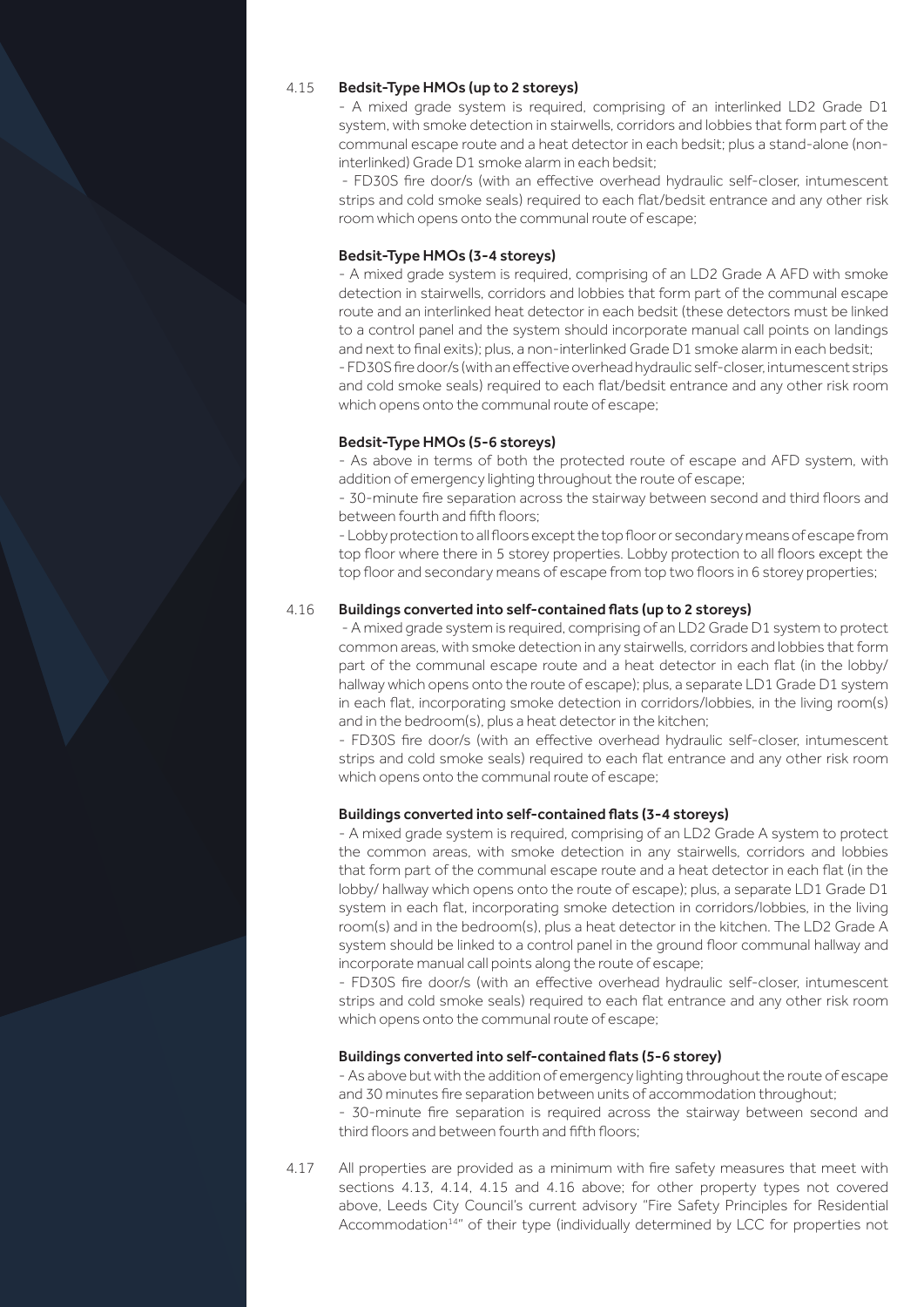covered by those principles) will apply. The minimum requirement of which is the provision of a mains-wired, interlinked fire detection system, with smoke detection throughout the common areas and in the principle habitable room, plus a heat detector in the kitchen (LD2 Grade D1 AFD);

- 4.18 Properties with common areas have a fire safety risk assessment, as required by the Regulatory Reform (Fire Safety) Order 2005<sup>15</sup>. The fire safety risk assessment is made available to Unipol within 14 working days of request. (Note: A fire risk assessment is not required where the property is let to several persons as a group on a single tenancy agreement. For further guidance on risk assessments, search for LACoRS on the Unipol Website www.unipol.org.uk. The appendix to LACoRS guidance has an example form for landlords to record the findings of their fire risk assessment.);
- 4.19 In all cases, cellars/basements should be fitted with mains-wired fire detection, which is interlinked with the detection throughout the rest of the property. All basements/ cellars should contain fire separation between the basement and the ground floor escape route, including the staircase soffit and spandrel, with a self-closing FD30S door fitted at the head of the basement stairs if the cellar opens on to the means of escape. Where the route of escape from habitable basement rooms passes through a risk room (such as a living room/kitchen), a suitable secondary means of escape should be provided at basement level. All basements/cellars should comply with Leeds City Council's Fire Safety Principles for Residential Accommodation<sup>14</sup> document;
- 4.20 Each kitchen will be fitted with a fire blanket, situated a sufficient distance away from the cooker so as to be safely removed from its housing in the event of a fire on the cooker;
- 4.21 Particular care should be taken to ensure there is no build-up of combustible material around grills and ovens, which can become a serious fire hazard. Owners should ensure the cooker is thoroughly cleaned at least once a year and that tenants are informed of their need to clean their cooker regularly and remedial action taken (at the tenants' expense if necessary, and where this is allowed for in the letting agreement) if the cooker remains hazardous;
- 4.22 All exit routes within a property, such as hallways, landings and staircases (so far as they are under the control of the owner/agent and as far as reasonably practical), will be maintained safe, unobstructed and free of fixtures and fittings to enable evacuation of the property in the event of fire;
- 4.23 The primary escape route should not pass through bedrooms, lounges or kitchens. If there is no alternative to this then a secondary means of escape is required. Escape windows and doors should be capable of being opened from the inside of the property without the use of a key - this includes bedroom doors from the inside of the room. The specification for escape windows is provided in Leeds City Council's Fire Safety Principles for Residential Accommodation<sup>14</sup>;
- 4.24 Back to back properties will comply with the requirements specified in Leeds City Council's Fire Safety Principles for Residential Accommodation<sup>14</sup>.
- 4.25 Members should undertake a risk assessment to determine whether emergency lighting should be installed on escape routes, but normally this will not be required. Emergency lighting would be required if the escape route is long and complex or where there is no effective borrowed light. Emergency lighting should be serviced and tested annually, in accordance with BS 5266. An emergency lighting testing certificate/report should be made available to Unipol on request;
- 4.26 Members should ensure that Fire Alarm Systems are properly checked and maintained by a competent person annually in accordance with BS5839 (a 'competent person' is someone having specialist knowledge of servicing fire detection, fire alarm systems and emergency lighting). Grade A systems should be checked as a minimum every six months, other types of systems annually. A Fire Alarm System Test Report should be made available to Unipol on request;
- 4.27 Where any period doors in a property are removed to fit fire doors, wherever possible these should be retained on the premises for use by a subsequent owner.
- 4.28 External doors are of solid core timber, metal framed UPVC construction or specialist security doors. All glazing in doors must be either wired or laminated glass (where this may cause historic decorative glasswork to be removed, advice can be sought from Unipol who will assess this requirement on a case by case basis):
- 4.29 The external door frames should be strong and well secured to the jambs. If an external door is replaced it is recommended that the full door set will be replaced too, ensuring that this meets with BS:PAS24: 2016 'doors of enhanced security' – as a minimum (advice can be sought from Unipol on a case by case basis);
- 4.30 Where the property contains three or more tenants, all external doors should be fitted

**Security Measures**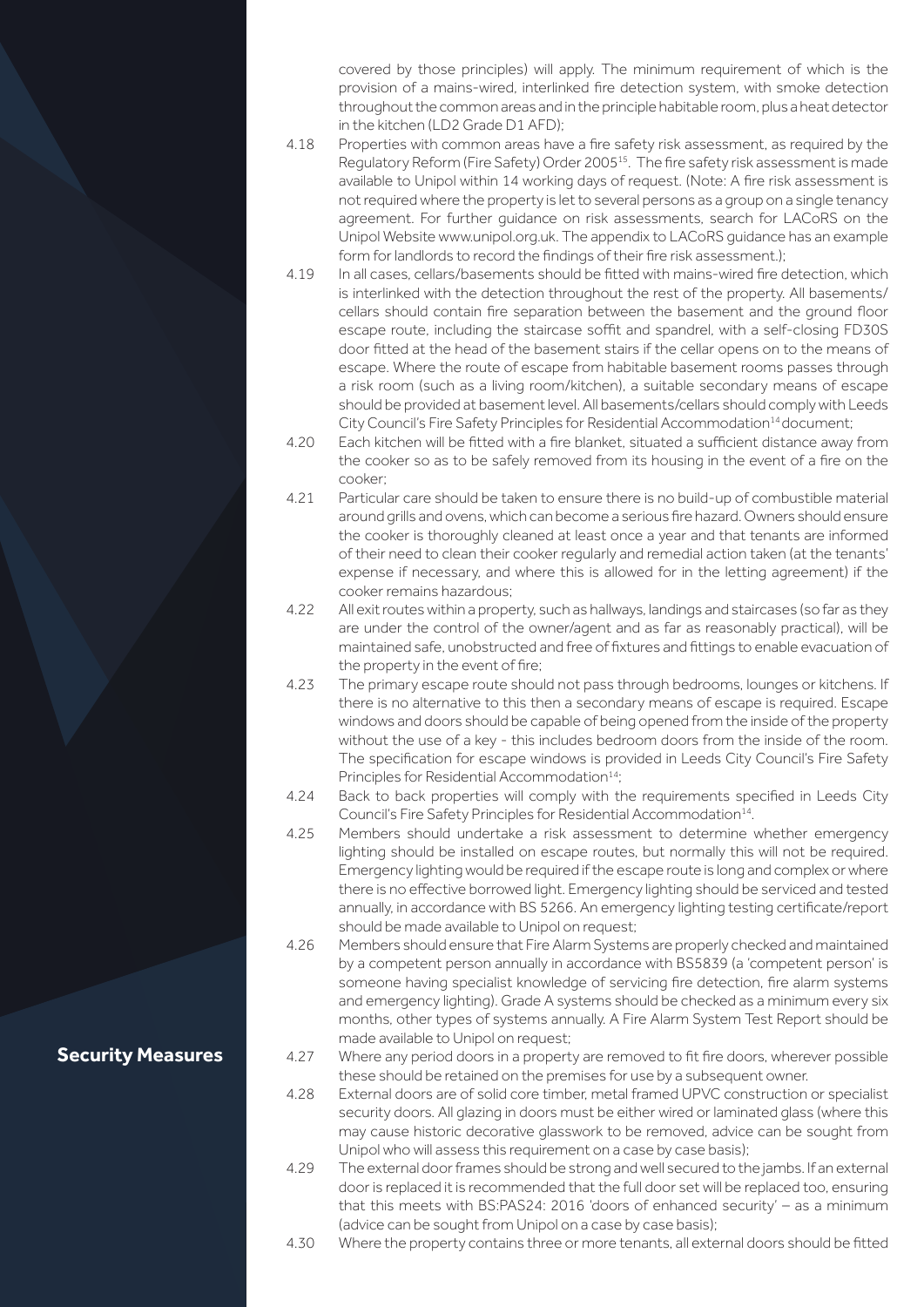with a mortise lock with internal thumb turn allowing keyless escape from the building, using either a five lever mortise lock conforming to BS3621 or a euro cylinder lock. Existing euro cylinder locks may be accepted, but any cylinder locks which are replaced should conform to the Sold Secure Diamond Security Measures Standard SS312 or TS007:2012 3 star rated, as a minimum;

- 4.31 All existing letter boxes located within 0.5 metres of any latch or thumb turn lock are fitted with a device on the inside to prevent thieves from putting their hands or gadgets through the letterbox and trying the latches from the inside. New door sets meeting BS:PAS24-1:2016 are designed with acceptable letter box restriction;
- 4.32 Ground floor and upper storey windows accessible from ground level, or over a roof, are of sound and secure construction. All non-double glazed windows in these locations require a lock. Where key operated locks are fitted owners should ensure that tenants are provided with keys. It is recommended that all such windows (which are not fire escape routes) be fitted with window restrictors constructed from plastic metal or straps to help against opportunist theft. Where sash windows are fitted there should be a secondary catch which restricts opening to between 10-15cm;
- 4.33 Security grilles are not necessary if good quality doors and windows are fitted, and their use is strongly discouraged. Any security grilles fitted to exit doors and windows must not impede the escape route. They must be easily openable without the use of a key, with a suitable cowl being fitted to prevent opening from the exterior. It is recommended that security grilles on ground floor windows should only be fitted internally and, where they form part of the protected route of escape from fire, must be easily removable. If security grilles are newly fitted it is recommended that they meet the LPS1175 SR1 standard;
- 4.34 It is recommended that exterior dusk until dawn or movement sensory security lights are fitted to ground floor rear entrances where a garden or yard is present;
- 4.35 Tenants are provided with crime prevention information on moving in. Information for landlords for their tenants is available from the Unipol Office. Members should advise tenants on the correct operation of all security measures provided and check from time to time that this advice is being conformed with;
- 4.36 It is recommended that a notice board is fixed solidly to a wall within a communal area of the property for the display of relevant security information;
- 4.37 Any flat or house with ground floor occupancy should be equipped with a non-key operated burglar alarm, which is reliable and effective and does not sound for longer than 20 minutes after activation. New burglar alarms should always be fitted by NSI, SSAIB, or suitably approved contractors and equipment which has proved to be unreliable or ineffective should be replaced;
- 4.38 Contact names and addresses of two key holders should be notified in writing to Leeds City Council's Anti-Social Behaviour Team so that contact can be made in the event of a malfunctioning alarm. A mobile number is preferred. Members can register key holder details by emailing LASBT@leeds.gov.uk;
- 4.39 Contractors and tenants should be supplied with the code numbers of alarms;<br>4.40 Door bells, where fitted, should be maintained reqularly to ensure that they
- Door bells, where fitted, should be maintained regularly to ensure that they remain operational;
- 4.41 Hedges around external doors and windows at the front of the property are best kept trimmed low (usually not higher than 1m), wherever practical, to avoid providing screening for burglars. To the rear, hedges must be kept trimmed but can be higher to provide a physical barrier to intruders. Plants and shrubs shall not be allowed to obstruct the pavements or other public areas surrounding the property;
- 4.42 All drainpipes close to vulnerable upper floor windows should be fitted with anticlimb measures above 2 metres. Anti-climb paint should be renewed in line with manufacturers' recommendations;
- 4.43 All facilities for the storage, preparation and cooking of food will be capable of cleansing and being maintained in a clean and hygienic state by the occupants;
- 4.44 All properties will be provided with an efficient and serviceable vacuum cleaner at the commencement of the tenancy;
- 4.45 All floor coverings in kitchens, bathrooms and WC's are capable of being cleaned with suitable domestic disinfectant products;
- 4.46 Members must take all reasonable measures to ensure that properties are let and remain vermin free throughout tenancies. Where vermin issues arise, the member must take reasonable steps to provide appropriate vermin control using professional pest control services where necessary. Premises and tenants should be managed to prevent any accumulations of waste that might form sustenance and harbourage for vermin;

**Hygiene**

**Pest Control**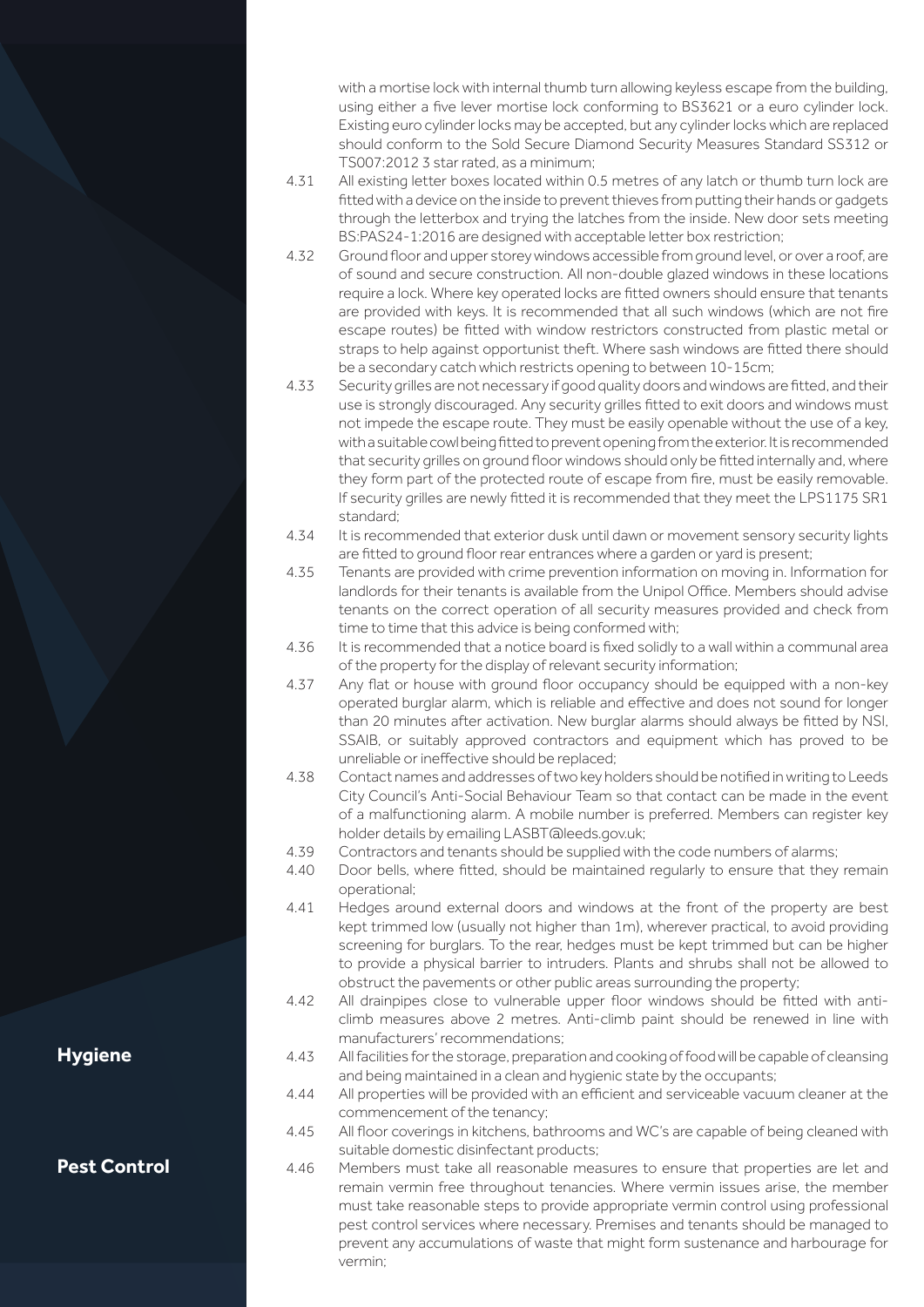**Communal Areas**

- 4.47 Tenants are made aware of who is responsible for the cleaning of communal areas, including common staircases and landings outside of the dwelling, and that these are kept free from rubbish and any obstruction;
- 4.48 A handrail should be fitted on all staircases, internal and external, which consist of three or more steps;
- 4.49 All properties are provided with adequate lighting, particularly the communal areas and especially on internal staircases. Properties must also be sufficiently well ventilated.

# **THE ENVIRONMENT AND SUSTAINABILITY**

**Energy Performance Certificates (EPCs) Electrical Appliances Low Energy Lighting Central Heating Energy Efficiency** Members will ensure that: 5.00 Tenants are provided with a copy of a current Energy Performance Certificate for the property, with a minimum rating of EPC band 'E', as per Minimum Energy Efficiency Standards (MEES)<sup>16</sup>; 5.01 New electrical appliances should have an energy efficiency rating of 'B' or higher. Unwanted electrical appliances are promptly recycled or disposed of in an appropriate way. (Note: guidance is available at www.gov.uk/find-registered-waste-carrier and https://www.recycleyourelectricals.org.uk); 5.02 Wherever possible, low energy bulbs are either provided in properties or tenants are encouraged to supply their own low energy light bulbs in compatible fittings; 5.03 Central heating (or electrical heating) is provided. The central heating system should be adequate, controllable and programmable by the tenants; 5.04 Clear written instructions for the safe and energy-efficient use of all central heating and hot water systems will be given; 5.05 Any electrical panel heater in a building, designed to comply with Part L of the Building Regulations 2002<sup>17</sup> as a minimum, is fitted with an on/off switch and 24 hour timer, or a timed booster system that allows a pre-set period of use will be satisfactory; 5.06 All wet central heating systems will include thermostatic radiator valves (TRVs) on all radiators (except one); 5.07 All properties are provided with a minimum level of energy efficiency measures to include hot water tank and pipe lagging and adequate insulation to roof void areas, where appropriate; 5.08 Energy efficiency improvements are incorporated, where practical, into refurbishment schemes and such schemes should comply with current Building Regulations, where applicable. Landlords are advised to concentrate on improving roof insulation (ideally 250mm depth if using conventional materials) and wall insulation with cavity wall insulation or internal insulation (dry lining). Replacing older boilers with condensing type boilers can also be effective. Energy efficiency advice can be obtained by telephoning The Department of Energy's Energy Saving Advice Service on 0800 444 202;

# **COMMUNITY RELATIONS**

**Anti-Social Behaviour**

Members will ensure that:

6.00 Members will encourage tenant-like and neighbourly behaviour from tenants. In the event of any anti-social behaviour (defined as "behaviour likely to cause alarm, harassment, inconvenience or distress to members of the public not of the same household as the perpetrator") by tenants and/or visitors, landlords will use reasonable endeavours to intervene, with a view to ending that behaviour and ensure that the occupants are treating the property and its environs in a tenant-like manner. It is accepted that not all intervention will be successful and, in this case, assistance will be requested from a number of statutory and non-statutory agencies who may be able to intervene. Unipol will provide on its website information on the services and agencies available to members, including help from the educational establishments and Unipol in dealing with problem tenants. For more information www.westyorkshire. police.uk/advice/abuse-anti-social-behaviour/anti-social-behaviour/antisocialbehaviour/how-we-can-tackle-anti-social-behaviour. Where students are studying at the University of Leeds, Leeds Beckett University, Leeds Trinity, Leeds College of Music or Leeds City College, use can be made of the Neighbourhood Helpline (a 24 hour dedicated voicemail and email service) that responds within 24 hours to those experiencing any problem living in the community (such as uncollected rubbish,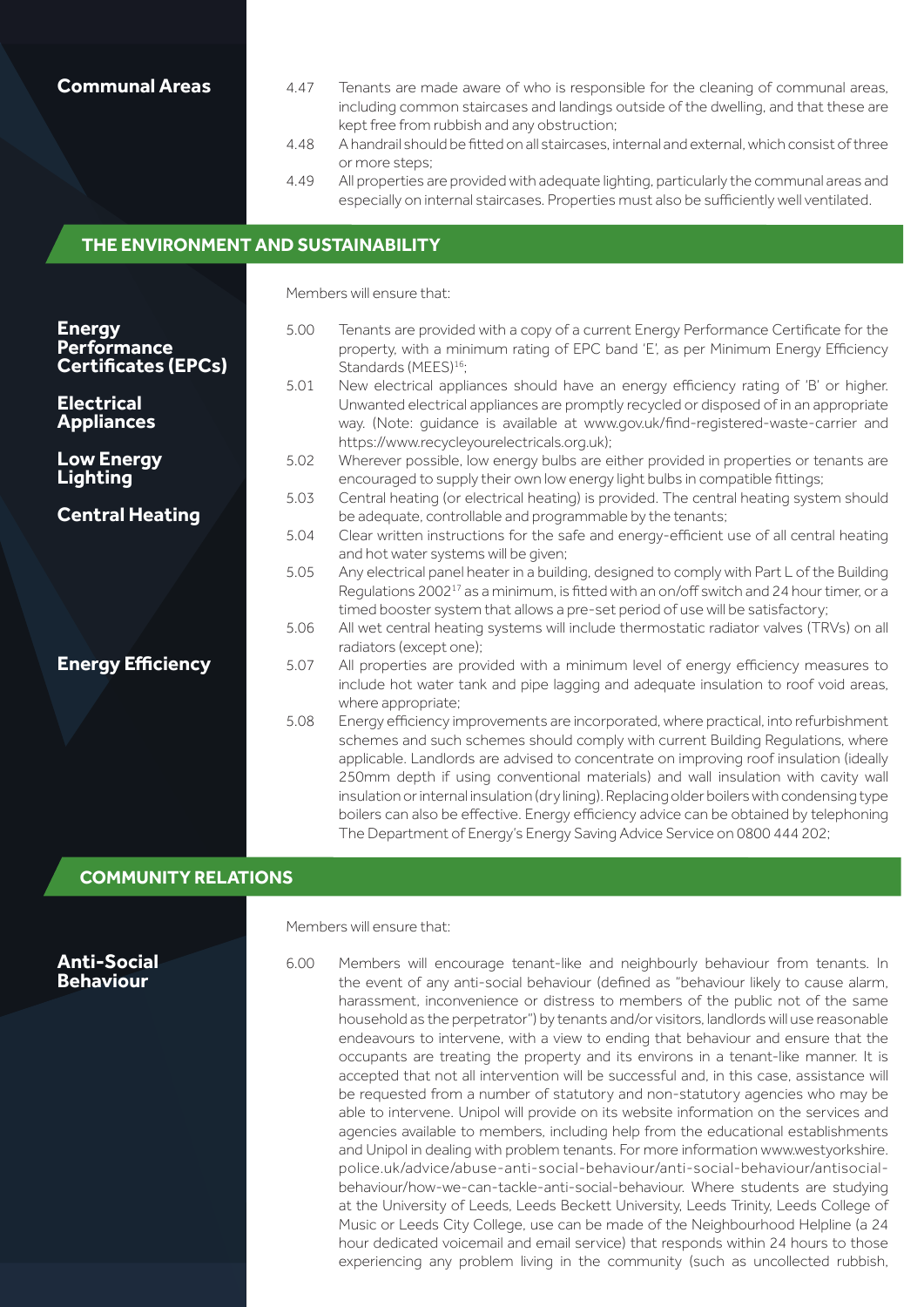neglected gardens, noisy neighbours, illegal parking and other environmental problems) on 0113 3431064 or email neighbourhood.helpline@leeds.ac.uk;

- 6.01 In respect of matters that can be regarded as anti-social behaviour, neighbouring residents and representative organisations shall have access to and be eligible to use the complaints procedure. A neighbour shall be defined as a resident living within 400 metres of the property;
- 6.02 All boundary walls and fences will be maintained stable and in good repair;<br>6.03 Where a garden exists, the path to and from the external door(s) to the h
- Where a garden exists, the path to and from the external door(s) to the house will be kept in good repair and free from obstruction;
- 6.04 Areas within the boundary of the property but outside the dwelling are kept in good order and free of waste, litter and graffiti, so far as is reasonably practicable. Tenancy agreements require the tenants to keep external areas free of litter and refuse, and members should enforce that obligation. Any rubbish or unwanted items should not be kept in any yard or garden for longer than 28 working days. Rubbish and unwanted items are disposed of responsibly;
- 6.05 Where a front garden already exists, it is not converted (in accordance with Local Authority recommendations and planning policies) into a hard standing area and, if possible, this shall be retained as a soft planted area (this includes low maintenance gravelling with planting). Further information is available on www.unipol.org.uk/ landlords/help-and-advice-resources/practical-necessities/establishing-lowmaintenance-gardens;
- 6.06 The member will co-operate fully with an annual garden check, to be undertaken by Unipol and/or its agents, as part of their obligations under this Code to ensure compliance with matters relating to the external environment of the property, its care, tidiness and adherence to security requirements. Members will receive at least two week's notification of when the survey is to be conducted and will rectify any aspects of non-compliance that are identified to them within 10 working days of such notification;
- 6.07 Any alterations to the physical appearance of properties should be made in accordance with any existing Neighbourhood Design Statement<sup>18</sup>.
- 6.08 Tenants are informed of the need for proper refuse management and about any available recycling scheme operating in their area, particularly at the end of tenancies. Tenants are provided with up-to date information about the waste and recycling service provided by Leeds City Council in their area, including the Leeds Bin App, collection days, and details of the wastes that can be put in the recycling bin/bag (where available). Information about the service is available from www.leeds.gov.uk;
- 6.09 Where a property has its own external bins, the house number and street initials of the property should be marked clearly on these. On collection day, bins should be put out onto the street and returned to the garden/yard/bin-store by the tenants. The guideline currently set out by Leeds City Council for this is that the bins should be put out by 7am on the day of collection. For more information visit www.leeds.gov.uk "Bins and recycling." Please note bins left on the street may be deemed to be obstructing the public highway and the tenants could be held responsible by Leeds City Council. It is recommended that all properties should be included in the Recycling Opt-in scheme.
- 6.10 All properties are provided with adequate bins for both waste disposal and recycling (where this is available). If either type of bins is required these can be ordered by visiting https://www.leeds.gov.uk/residents/bins-and-recycling/new-or-replacement-bin.

# **AT THE END OF TENANCY**

# **Deposits**

**Recycling and** 

**Waste**

**Gardens and Yards**

Members will ensure that:

- 7.00 Deposits are administered efficiently and deposit deductions are not made unreasonably;
	- 7.01 Where a landlord/agent has established an Assured Shorthold Tenancy, they must ensure that any deposit is held in accordance with the tenancy deposit scheme legislation, set out in the Housing Act 2004, and in accordance with regulations made both under the Act and by the relevant scheme operator. Where a landlord/agent wishes to change the protection scheme that they are using, they should inform the tenants concerned in writing before doing so;
	- 7.02 Tenants are issued with clear written guidelines regarding the standard of cleaning and other arrangements for bringing the tenancy to an end so as to avoid misunderstandings regarding the standard of cleanliness and condition of the property expected at the end of the tenancy;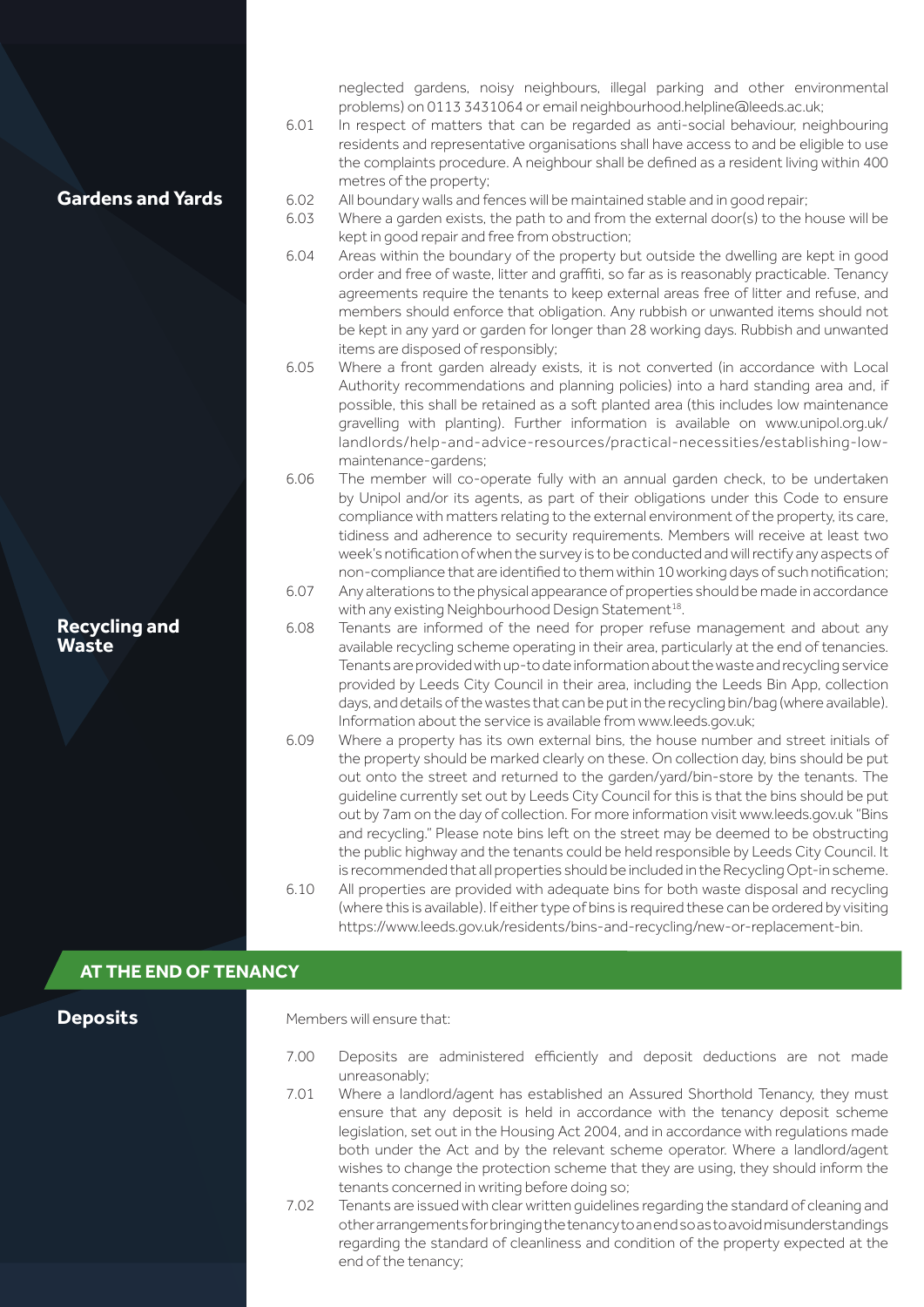|     | 7.03 | Where a deposit is protected by a tenancy deposit protection scheme, the deposit<br>(or balance on the deposit) is returned to the former tenant in accordance with the<br>requirements of that scheme. If there is likely to be any delay in notifying a tenant of<br>proposed deposit deductions, the tenant is informed in writing of:<br>(a) the reasons for the delay (e.g. the landlord needs quotations for work)<br>(b) how long the landlord estimates it will take to notify the tenant of proposed<br>deductions<br>(c) how long the landlord estimates it will be before any undisputed part of the deposit<br>is returned; |
|-----|------|-----------------------------------------------------------------------------------------------------------------------------------------------------------------------------------------------------------------------------------------------------------------------------------------------------------------------------------------------------------------------------------------------------------------------------------------------------------------------------------------------------------------------------------------------------------------------------------------------------------------------------------------|
| tes |      | Where disputes between members and tenants occur, reasonableness and promptness<br>in dealing with the issues by both parties is the key to the amicable and effective resolution<br>of problems. Members therefore undertake to:                                                                                                                                                                                                                                                                                                                                                                                                       |
|     | 7.04 | Respond reasonably and promptly to tenants or tenant representatives in regard to<br>any complaints or difficulties raised by tenants;                                                                                                                                                                                                                                                                                                                                                                                                                                                                                                  |
|     | 7.05 | Make written response to correspondence from tenants or their chosen representative<br>within two weeks:                                                                                                                                                                                                                                                                                                                                                                                                                                                                                                                                |
|     | 7.06 | Ensure that all settlements and agreements reached are honoured within three weeks<br>of being agreed;                                                                                                                                                                                                                                                                                                                                                                                                                                                                                                                                  |
|     | 7.07 | Maintain courteous professional relations with tenants during any dispute;                                                                                                                                                                                                                                                                                                                                                                                                                                                                                                                                                              |
|     | 7.08 | If the member engages in lettings agency work and is required by The Redress<br>Schemes for Lettings Agency Work and Property Management Work (Requirement to<br>Belong to a Scheme etc) (England) Order 2014 <sup>20</sup> the member should belong to such a                                                                                                                                                                                                                                                                                                                                                                          |

# **COMPLAINTS**

**Disput** 

Owners will ensure that:

scheme;

- 8.00 Within three weeks of receipt of any written complaint from a tenant, former tenant (up to one year previously), a local resident or their representative, they will rectify any breach of the Unipol Code or, where such an allegation is contested, will enter into relevant correspondence with any tenant/s or their representative, addressing the matters raised;
- 8.01 Where such a breach is contested, or where rectification is not made, then the member shall recognise the authority of a Tribunal, which s/he recognises under the Unipol Code, to determine whether the Unipol Code, agreed by them, has been breached and to make recommendation/s to the owner in accordance with its views;
- 8.02 In the event that such recommendations are not followed then the member will be deemed in breach of the Unipol Code and this fact will be made public to prospective tenants;
- 8.03 The Tribunal will have the authority to exclude any member from the Unipol Code for a period as determined.

# **HOUSING HEALTH AND SAFETY RATING SYSTEM**

The condition of all housing is subject to Part 1 of the Housing Act 2004 $^{25}$  and the evidence based risk assessment process of the Housing Health and Safety Rating System (HHSRS)<sup>24</sup>, on which local authorities must now base enforcement decisions. This applies to all types of residential premises, whether or not any amenities are shared.

Following a complaint, or for any other reason, a local authority may arrange to inspect premises to determine whether a category 1 or 2 hazard exists.

HHSRS assesses twenty-nine categories of housing hazard – Damp & mould growth; Excess cold; Excess heat; Asbestos (and MMF); Biocides; Carbon Monoxide and fuel combustion products; Lead; Radiation; Uncombusted fuel gas; Volatile Organic Compounds; Crowding and space; Entry by intruders; Lighting; Noise; Domestic hygiene, Sanitation and Drainage; Water supply; Falls associated with baths etc; Falling on level surfaces etc; Falling on stairs etc; Falls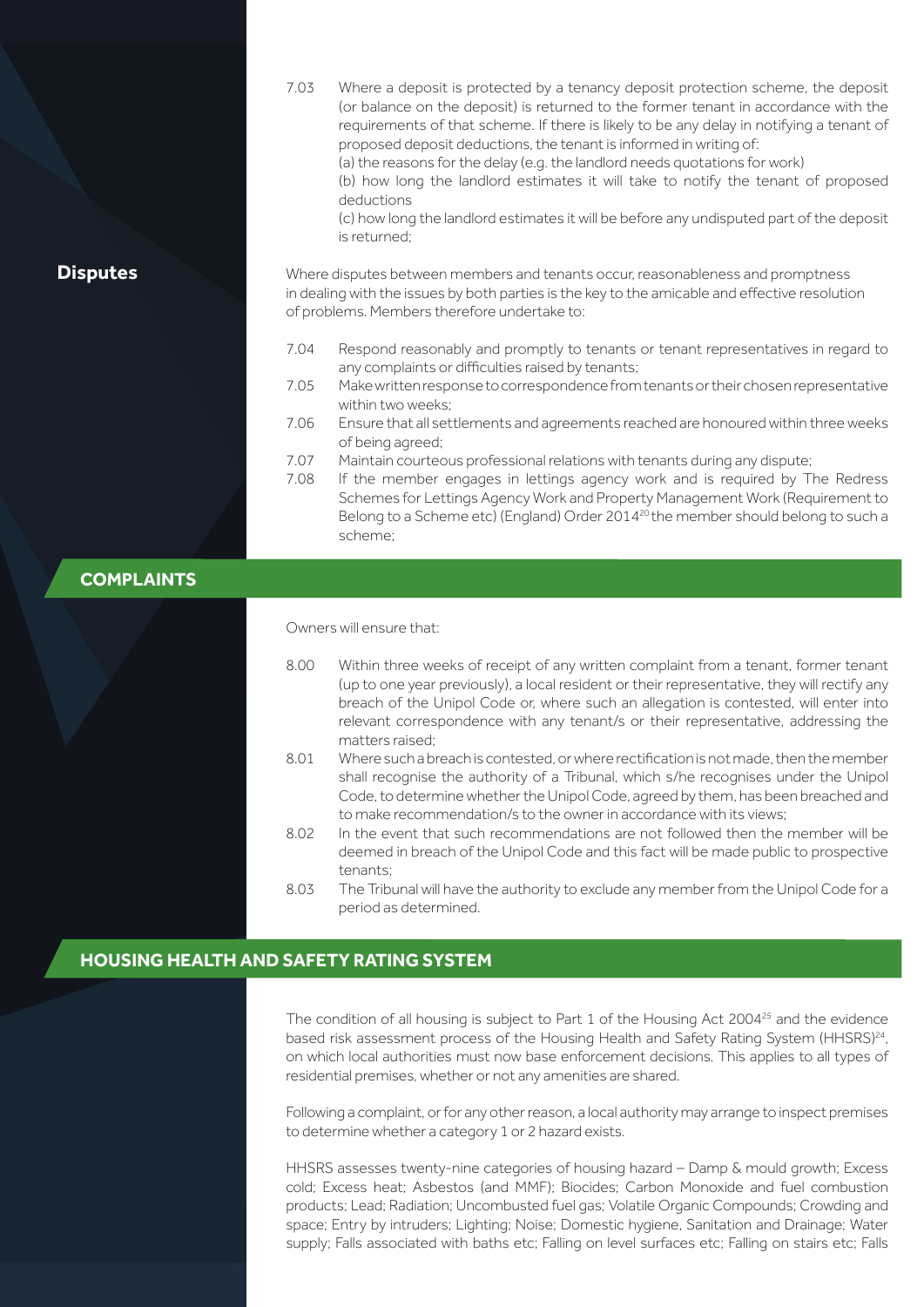between levels; Electrical hazards; Fire; Flames, hot surfaces etc; Collision and entrapment; Explosions; Position and operability of amenities etc; Structural collapse and falling elements. Technical assessment is a two-stage process, addressing first the likelihood of an occurrence and then the range of probable harm outcomes. These two factors are combined using a standard method to give a score in respect of each hazard. HHSRS does not provide a single score for the dwelling as a whole or, in the case of multiply occupied dwellings, for the building as a whole.

The scores from different hazards cannot be meaningfully aggregated. There is no strong evidential basis for aggregating hazard scores, and to attempt to do this would make far more difficult the assessment of likelihood and spread of harm of hazards. However, the presence of a number of individual category 2 hazards may be a factor in an authority's decision to take action.

Hazards are scored in bands, from band A, the most severe, to band J. The relationship between these bands and category 1 and category 2 is prescribed in Regulations made under the Act. Category 1 hazards are those rated in bands A-C. Category 2 hazards are those rated band D and lower. Category 1 hazards trigger a local authority's duty under section 5 to take the appropriate enforcement action. Category 2 hazards can be dealt with under the authority's discretionary powers, which are set out in section 7.

The 2004 Act gives local authorities powers to intervene where they consider housing conditions to be unacceptable, on the basis of the impact of health and safety hazards on the most vulnerable potential occupant. The 2004 Act puts authorities under a general duty to take appropriate action in relation to a category 1 hazard and a conferred power to deal with category 2 hazards. Where they have a general duty or power to act, they must take the most appropriate of the following courses of action:

- serve an improvement notice in accordance with section 11 and 12
- make a prohibition order in accordance with section 20 and 21
- serve a hazard awareness notice in accordance with section 28 and 29

• take emergency remedial action under section 40 or make an emergency prohibition order under section 43

- make a demolition order under section 265 of the housing act 1985 as amended
- declare a clearance area by virtue of section 289 of the 1985 Act as amended.

those rated band D and lower. Category 1 hazards trigger a local authority's duty under section 5 to take the appropriate enforcement action. Category 2 hazards can be dealt with under the authority's discretionary powers, which are set out in section 7.

The 2004 Act gives local authorities powers to intervene where they consider housing conditions to be unacceptable, on the basis of the impact of health and safety hazards on the most vulnerable potential occupant. The 2004 Act puts authorities under a general duty to take appropriate action in relation to a category 1 hazard and a conferred power to deal with category 2 hazards. Where they have a general duty or power to act, they must take the most appropriate of the following courses of action:

- serve an improvement notice in accordance with section 11 and 12
- make a prohibition order in accordance with section 20 and 21
- serve a hazard awareness notice in accordance with section 28 and 29
	- take emergency remedial action under section 40 or make an emergency prohibition order under section 43
- make a demolition order under section 265 of the housing act 1985 as amended
- declare a clearance area by virtue of section 289 of the 1985 Act as amended.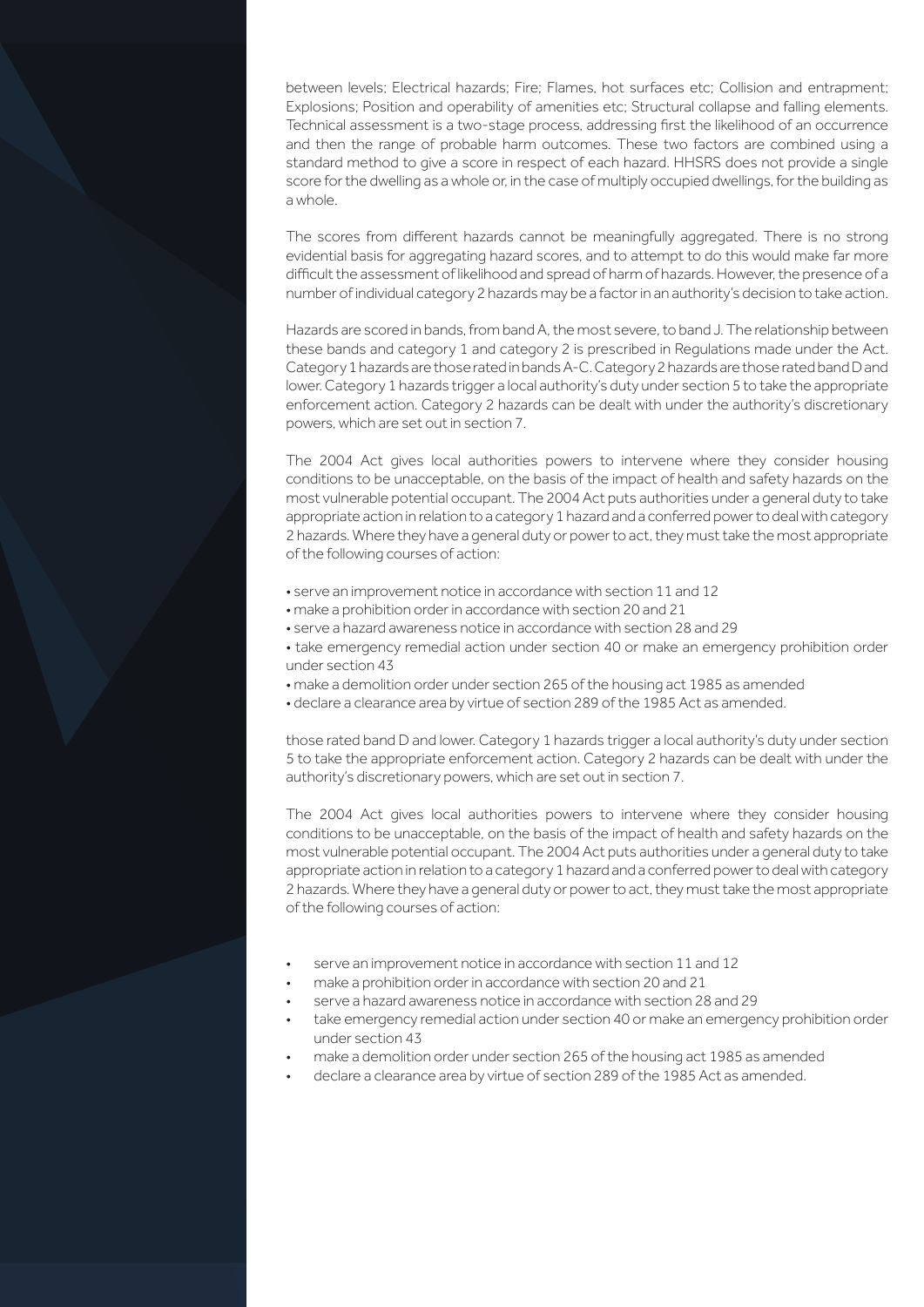| Fire sep.<br>across<br>stairs                                 |                                                            |                       |            |                                         |                                 |                                  | $\times$              | $\times$              |                 |                |                       | $\times$              | $\times$              |                           |          |                | $\pmb{\times}$        |
|---------------------------------------------------------------|------------------------------------------------------------|-----------------------|------------|-----------------------------------------|---------------------------------|----------------------------------|-----------------------|-----------------------|-----------------|----------------|-----------------------|-----------------------|-----------------------|---------------------------|----------|----------------|-----------------------|
| route top<br>2 floors<br>Second<br>escape                     |                                                            |                       |            |                                         |                                 |                                  |                       | $\pmb{\times}$        |                 |                |                       |                       | $\pmb{\times}$        |                           |          |                |                       |
| Lobby to<br>rm. Entry<br>doors                                |                                                            |                       |            |                                         |                                 |                                  | ×                     | $\boldsymbol{\times}$ |                 |                |                       | ×                     | ×                     |                           |          |                |                       |
| Em. light-<br>ingalong<br>route of<br>escape                  |                                                            |                       |            |                                         |                                 |                                  | ×                     | $\pmb{\times}$        |                 |                |                       | $\boldsymbol{\times}$ | ×                     |                           |          |                | $\pmb{\times}$        |
| Fire sep GF &<br>basement                                     |                                                            | $\boldsymbol{\times}$ |            | ×                                       | $\boldsymbol{\times}$           | ×                                | ×                     | $\pmb{\times}$        |                 | $\pmb{\times}$ | $\boldsymbol{\times}$ | $\pmb{\times}$        | $\boldsymbol{\times}$ |                           | ×        | $\pmb{\times}$ | $\boldsymbol{\times}$ |
| Enrance<br>Door +<br>SC<br>FD30S                              |                                                            |                       |            |                                         |                                 |                                  |                       |                       |                 | ×              | $\pmb{\times}$        | $\pmb{\times}$        | $\pmb{\times}$        |                           | ×        | $\pmb{\times}$ | $\pmb{\times}$        |
| Kitchen<br>FD30S<br>$-5C$                                     |                                                            | $\times$              |            | ×                                       | $\times$                        | ×                                | ×                     | $\boldsymbol{\times}$ |                 | ×              | $\boldsymbol{\times}$ | $\boldsymbol{\times}$ | ×                     |                           |          |                |                       |
| rooms<br>SC <sub>to</sub><br>living<br>room)<br>(inc.<br>risk |                                                            |                       |            |                                         |                                 | ×                                | $\boldsymbol{\times}$ | $\boldsymbol{\times}$ |                 |                |                       |                       |                       |                           |          |                |                       |
| Living<br>Room<br>FD30                                        |                                                            |                       |            | ×                                       | $\times$                        | ×                                |                       |                       |                 |                |                       |                       |                       |                           |          |                |                       |
| FD30<br>Escape<br>Route                                       |                                                            |                       |            |                                         |                                 |                                  | $\times$              | $\times$              |                 |                |                       |                       |                       |                           |          |                |                       |
| LD1Gr<br>A Mixed<br>system*                                   |                                                            |                       |            |                                         |                                 | $\pmb{\times}$                   |                       |                       |                 |                |                       |                       |                       |                           |          |                |                       |
| system*<br>LD1<br>GrD1<br>Mixed                               |                                                            |                       |            |                                         |                                 |                                  |                       |                       |                 |                | $\pmb{\times}$        | $\pmb{\times}$        | ×                     |                           |          | $\times$       | $\pmb{\times}$        |
| $L$ D1 Gr                                                     |                                                            |                       |            |                                         |                                 |                                  |                       |                       |                 | $\pmb{\times}$ |                       |                       |                       |                           | $\times$ |                |                       |
| 102<br>G-D                                                    |                                                            |                       |            |                                         |                                 |                                  | $\times$              | $\pmb{\times}$        |                 |                |                       |                       |                       |                           |          |                |                       |
| יס נם<br>גם<br>גם                                             |                                                            |                       |            |                                         |                                 | $\pmb{\times}$                   |                       |                       |                 |                |                       |                       |                       |                           |          |                |                       |
| <u>ິ</u><br>ຊີອັ                                              |                                                            | $\times$              |            | $\times$                                | $\pmb{\times}$                  |                                  |                       |                       |                 |                |                       |                       |                       |                           |          |                |                       |
|                                                               | <b>Unrelated Persons</b><br>Single Household<br>and/or Two | Up to 4 storey        | Shared HMO | Up to 2 storey and 5<br>or more tenants | Up to 4 storey and 4<br>tenants | 3&4 storey, 5 or more<br>tenants | 5 storey              | 6storey               | Bedsit-type HMO | 2 storey       | 3&4 storey            | 5 storey              | 6storey               | <b>Buildings in flats</b> | 2 storey | 3 & 4 storey   | 5 & 6 storey          |

APPENDIX 1 - UNIPOL (Leeds) CODE FIRE SAFETY GUIDANCE MATRIX **APPENDIX 1 - UNIPOL (Leeds) CODE FIRE SAFETY GUIDANCE MATRIX**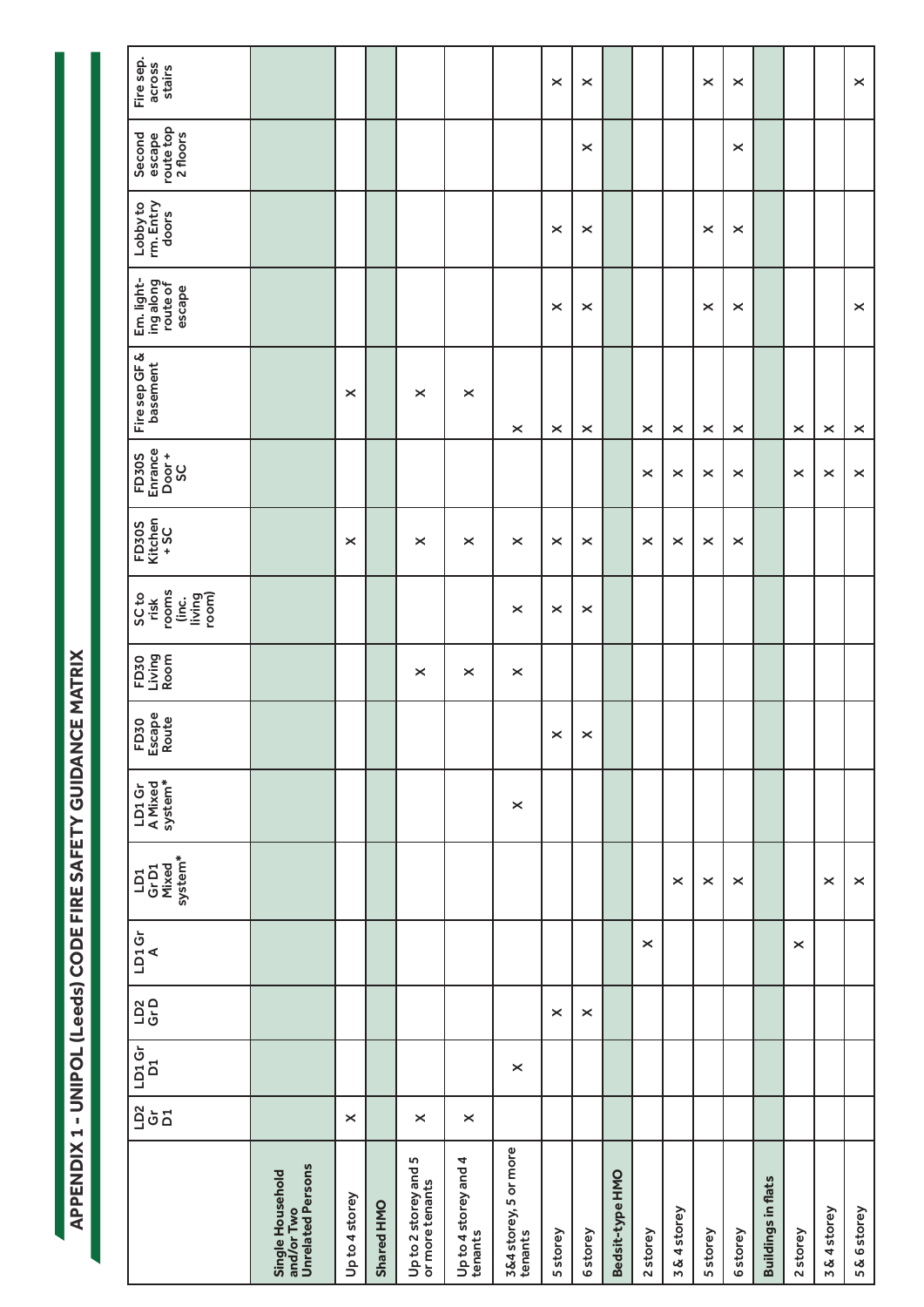# **APPENDIX 1 - UNIPOL (Leeds) CODE FIRE SAFETY GUIDANCE MATRIX (continued)**

#### Advice on the use of the fire safety matrix

The guidance provided in the matrix is applicable to properties of normal fire risk. The advice is not applicable to properties with characteristics that may give rise to abnormally high fire risk as a result of, for example:

• Exceptionally high number of occupiers for a particular property type;

• Long complex travel distance to evacuate the building;

• The presence of final exit and bedroom doors requiring the use of a key for opening;

• Unsafe layout e.g. kitchen immediately adjacent to an escape door;

• Rooms where the means of escape is through another high fire risk room, e.g. through a kitchen, living room, or bedroom

• Exceptionally large rooms;

- The presence of key operated security grilles fixed to escape windows and/or external doors;
- Disrepair, defects, deficiencies and obsolescence;
- Critical elements of structure with inadequate fire resisting qualities.

Back to Back properties are not included within this matrix as the fire safety requirements within them vary. Back to back properties are typically terraced houses which back directly onto one another at the party wall and generally only have a single exit/entry door. This means that there is only one exit from the house and the escape route often passes through a risk room. As a result, bedrooms may become inner rooms and it is therefore necessary to provide additional fire safety measures. Owners of Back to Back properties should seek advice from Leeds City Council's "Fire Safety Principles in Residential Accommodation" guidance (https://www.leeds. gov.uk/docs/Fire%20safety%20principles%20 for%20residential%20accommodation.pdf) on the appropriate fire safety measures.

# Emergency lighting

In properties of five or more storeys, emergency lighting must be installed. In properties of four storeys or less, emergency will need to be installed if the escape route is long and complex or there is no effective borrowed lighting.

#### Mixed grade systems \*

Mixed grade AFD systems combine two AFD systems and are usually recommended in bedsit HMOs (with cooking facilities within the bedsits) and in blocks of self-contained flats. Escape routes and common parts are protected by an interlinked AFD system and the individual units have a separate stand-alone system to alert a sleeping occupant of fire in their own unit of accommodation. This has the benefit of reducing nuisance/false alarms throughout the whole property caused by activities such as cooking within any one unit. The level of system required is dependent on the risk the premises presents.

# GLOSSARY

AFD – automatic fire detection; LD2 – detection along the route of escape, in the cellar and in living rooms and kitchens; LD1 – detection along the route of escape, in the cellar, in living rooms, kitchens and all bedrooms; Grade D1 – system of mains-powered and interlinked smoke/heat detectors, with a sealed-in standby supply (consisting of a battery or batteries); Grade D2 – system of one or more mains-powered smoke/heat detectors, each with an integral standby supply (consisting of a user replaceable battery or batteries); Grade A – system of mains-powered and interlinked smoke/heat detectors which are linked to a control panel (usually located in the ground floor hallway); Mixed system – a combination of two or more AFD systems.; FD30 – 30 minute fire door with intumescent strips only; FD30S – 30 minute fire door with intumescent strips and cold smoke seals; EW – escape window; HD – heat detector; SC – overhead hydraulic self-closing device (for fire doors); Fire sep – fire separation; GF – ground floor; Em. lighting – emergency lighting (normally risk assessable).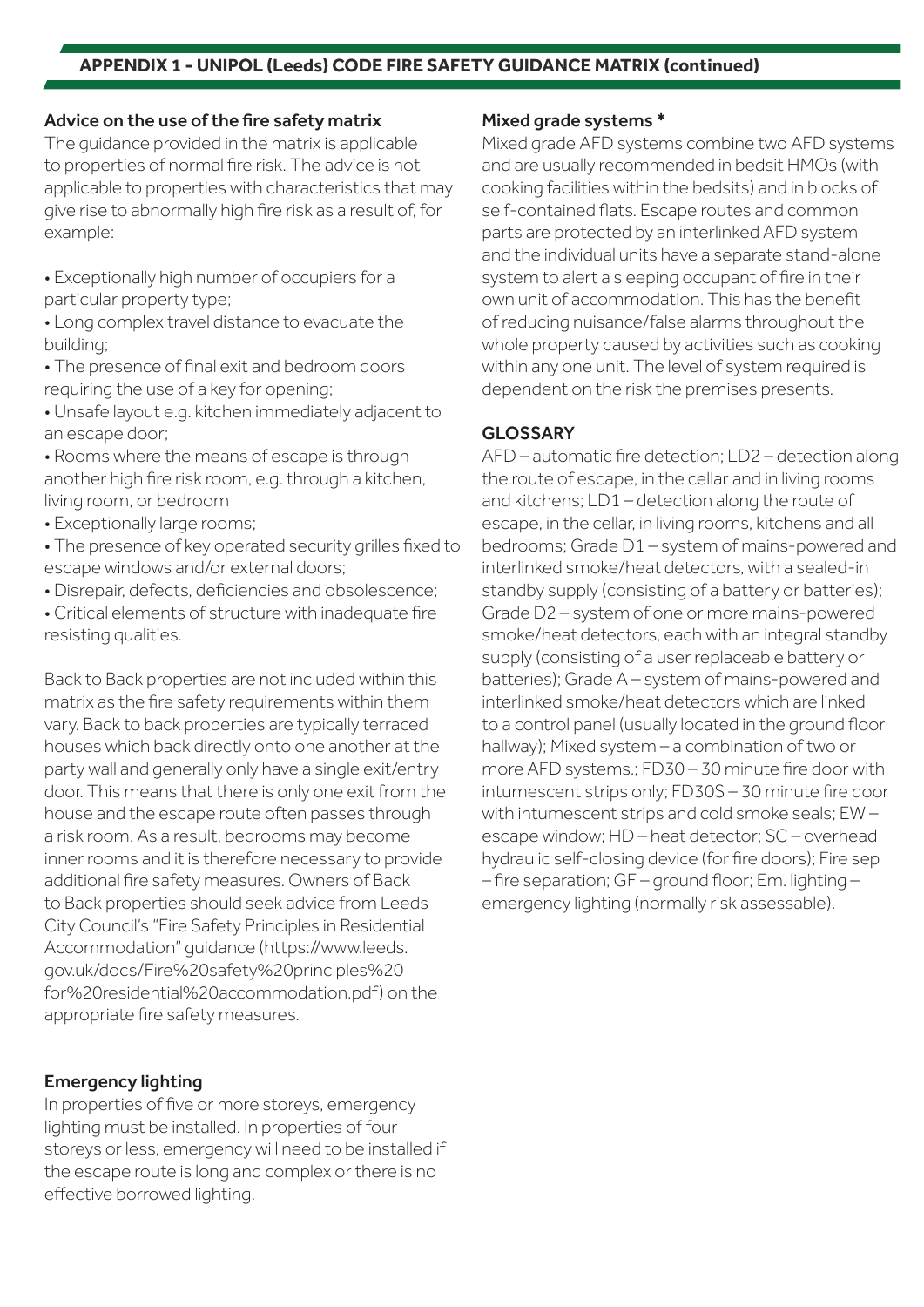# **APPENDIX 2 – REFERENCES**

1. Leeds City Council's Letting Board Code – *The Letting Board Code is a set of rules which determine how and where letting boards can be displayed on residential properties in the Area of Special Advertisement Control (also known as the Regulation 7 Direction area) in inner north west Leeds:* https:// www.leeds.gov.uk/planning/planning-permission/lettingboards/letting-board-code.

2. Part 2 of the Consumer Rights Act 2015 – https://www. legislation.gov.uk/ukpga/2015/15/part/2/enacted

3. Tenant Fees Act 2019 *– The Tenant Fees Act bans most letting fees and caps tenancy deposits paid by tenants in the private rented sector in England. The ban on tenant fees applies to new or renewed tenancy agreements signed on or after 1 June 2019. Full guidance:* https://www.gov.uk/government/collections/tenantfees-act

#### 4. The Consumer Rights (Payment Surcharges) Regulations

2012 *– Payment surcharging is when a fee is charged for the use of a particular means of payment, such as a credit card. Consumers are often unaware of these fees until the final stages of a transaction, when a purchase decision has already been made. Full guidance:* https://assets.publishing.service.gov.uk/government/ uploads/system/uploads/attachment\_data/file/718812/ payment-surcharges-guidance-update.pdf

#### 5. Leeds City Council Advisory Standards for HMOs *–*

*Guidance on physical amenity requirements for HMO properties can be found here:* https://www.leeds.gov.uk/housing/ information-for-landlords/conditions-for-licensed-houses

6. The Management of Houses in Multiple Occupation (England) Regulations 2006 *– The HMO management regulations impose duties on the person(s) managing HMO properties. Full guidance:* https://www.legislation.gov.uk/ uksi/2006/372/contents/made

7. How To Rent Checklist *– Landlords/agents must provide tenants with a copy of the latest How to Rent Checklist at the commencement of the tenancy. The checklist provides information on tenants' rights and responsibilities:* https://www. gov.uk/government/publications/how-to-rent

8. Landlord and Tenant Act 1985 *– The Landlord and Tenant Act 1985 sets out the rights and responsibilities of both landlord and tenant. Section 11 of the Act sets out who is responsible for repairing a property whilst it is being rented. The Landlord and Tenant Act 1985 refers to all short leases for residential property and tenancies agreed for a period of less than seven years i.e. Assured Shorthold Tenancies. Full guidance:* https://www. legislation.gov.uk/ukpga/1985/70

9. Homes (Fitness for Human Habitation) Act 2018 *– "The Act" came into force on 20 March 2019. It is designed to ensure that all rented accommodation is fit for human habitation and to strengthen tenants' means of redress against the minority of landlords who do not fulfil their legal obligations to keep their properties safe. Full guidance:* https://www.legislation.gov.uk/ ukpga/2018/34/enacted

10. Furniture and Furnishings (Fire) (Safety) Regulations 1988

*– The UK Furniture and Furnishings (Fire) (Safety) Regulations 1988 set fire resistance requirements for cover materials and fillings used to make domestic upholstered furniture. Full guidance:* https://www.legislation.gov.uk/uksi/1988/1324/contents/made

11. Gas Safety (Installation and Use) Regulations – https:// www.legislation.gov.uk/uksi/1998/2451/contents/made

12. The Smoke and Carbon Monoxide Alarm (England) Regulations 2015 *– These regulations require private rented sector landlords to have at least one smoke alarm installed on every storey of their rental property (which is used as living accommodation), and a carbon monoxide alarm in any room used as living accommodation where solid fuel is used - after that, the landlord must make sure the alarms are in working order at the start of each new tenancy. Full guidance:* https://www.legislation. gov.uk/ukdsi/2015/9780111133439/contents

13. The Electrical Safety Standards in the Private Rented Sector (England) Regulations 2020 – *Require that landlords have property electrics checked at least every 5 years by a properly qualified person. The electrics must meet standards and landlords must give their tenants proof of this. Guides on the regulations for landlords, tenants and local authorities are available here:* https://www.gov.uk/government/publications/electricalsafety-standards-in-the-private-rented-sector-guidance-forlandlords-tenants-and-local-authorities.

14. Leeds City Council Fire Safety Principles for Residential Accommodation *– This guide offers practical advice on undertaking fire risk assessments and contains case studies of fire safety solutions in a range of property types.* https://www. leeds.gov.uk/docs/Fire%20safety%20principles%20for%20 residential%20accommodation.pdf

15. Regulatory Reform (Fire Safety) Order 2005 – *The FSO introduced duties on the responsible person, (ie. the person in control of premises) in relation to fire safety in the common parts of HMOs, flats, maisonettes, bedsits and sheltered accommodation where no personal care is provided. The duty is to carry out a fire risk assessment and to take specific action to minimise the risk of fire in common parts. Full guidance:* https:// www.legislation.gov.uk/uksi/2005/1541/contents/made

16. Minimum Energy Efficiency Standards (MEES) - The Domestic Minimum Energy Efficiency Standard (MEES) Regulations set a minimum energy efficiency level for domestic private rented properties. Full guidance: https://www.gov.uk/ guidance/domestic-private-rented-property-minimumenergy-efficiency-standard-landlord-guidance

17. (Part L) Building Regulations 2002 - https://www.gov.uk/ government/publications/conservation-of-fuel-and-powerapproved-document-l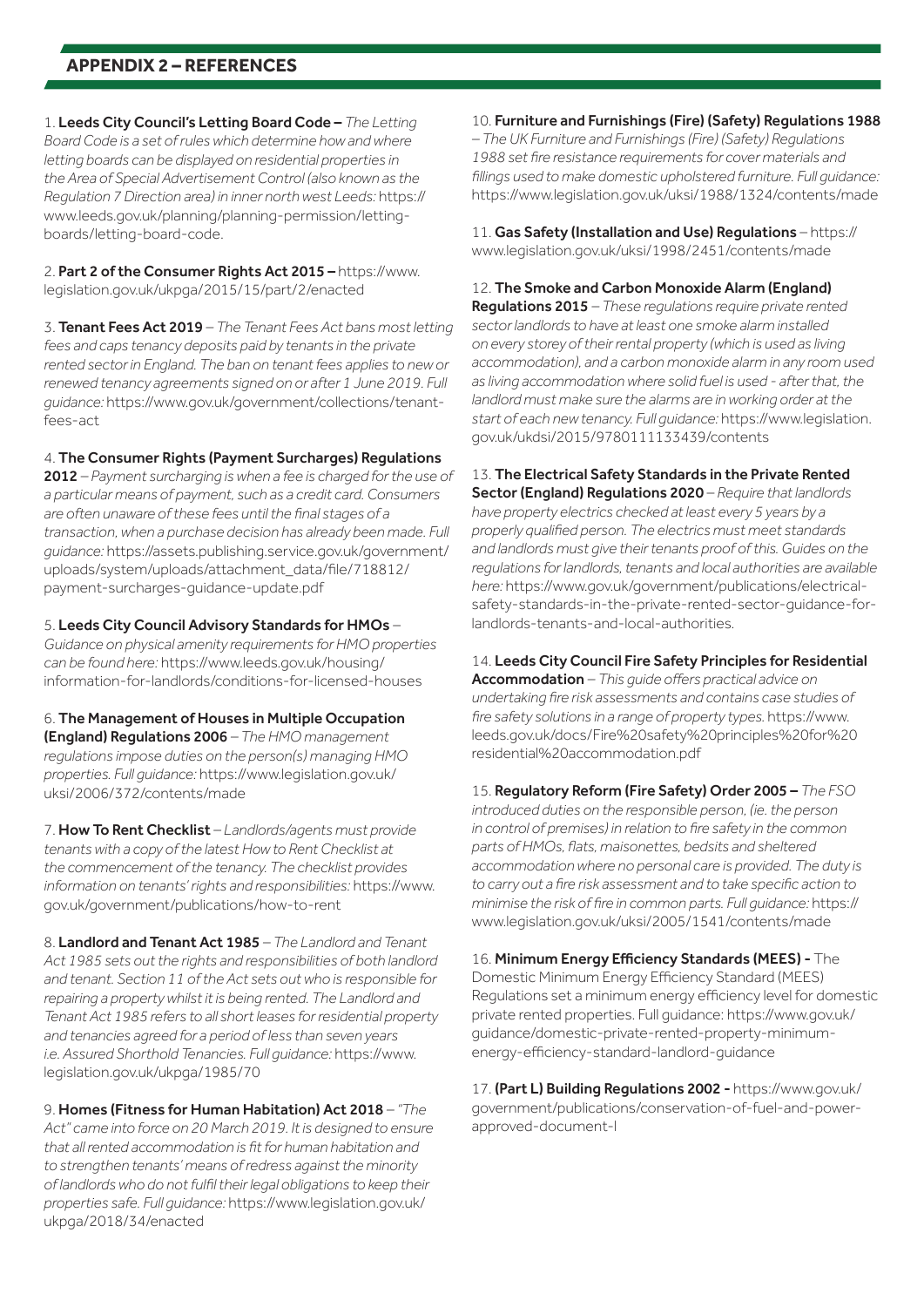18. Leeds Neighbourhood and village design statements

– *Some Leeds areas (including Hyde Park and Headingley) have agreed neighbourhood or design statements which need to taken into account when submitting a planning application. Full details are available here:* https://www.leeds.gov.uk/planning/planningpolicy/supplementary-planning-documents-and-guidance/ neighbourhood-and-village-design-statements

19. Enterprise and Regulatory Reform Act 2013 *–* https:// www.legislation.gov.uk/ukpga/2013/24/part/6/crossheading/ redress-schemes-lettings-and-property-managementagents/enacted

20. The Redress Schemes for Lettings Agency Work and Property Management Work (Requirement to Belong to a Scheme etc) (England) Order 2014 – *Since From 1 October 2014 it has been a legal requirement for lettings agents and property managers in England to join a government approved redress scheme. Further info:* https://www.legislation.gov.uk/ uksi/2014/2359/contents/made

21. Housing and Planning Act 2016 *–* https://www.legislation. gov.uk/ukpga/2016/22/contents/enacted

22. The Client Money Protection Schemes for Property Agents (Requirement to Belong to a Scheme etc.) Regulations 2019 *–* https://www.legislation.gov.uk/ uksi/2019/386/regulation/2

23. Unipol Code Tribunal *– The Tribunal is an independent body that considers Code complaints where the parties have not been able to reach agreement about a dispute. Details of how the Tribunal operates can be found via the following link:* https://www. unipol.org.uk/the-code/how-to-complain/the-tribunal

24. Housing Health and Safety Rating System (HHSRS) *– The housing health and safety rating system (HHSRS) is a risk-based evaluation tool to help local authorities identify and protect against potential risks and hazards to health and safety from any deficiencies identified in dwellings. It was introduced under the Housing Act 2004 and applies to residential properties in England and Wales. Guidance can be found online via the following link:* https://www.gov.uk/government/publications/housing-healthand-safety-rating-system-guidance-for-landlords-andproperty-related-professionals

25. Housing Act 2004 – *The full version of the Housing Act 2004 is available via the following link:* https://www.legislation.gov.uk/ ukpga/2004/34/contents

26. Data Protection Act 2018 *–* https://www.legislation.gov.uk/ ukpga/2018/12/contents/enacted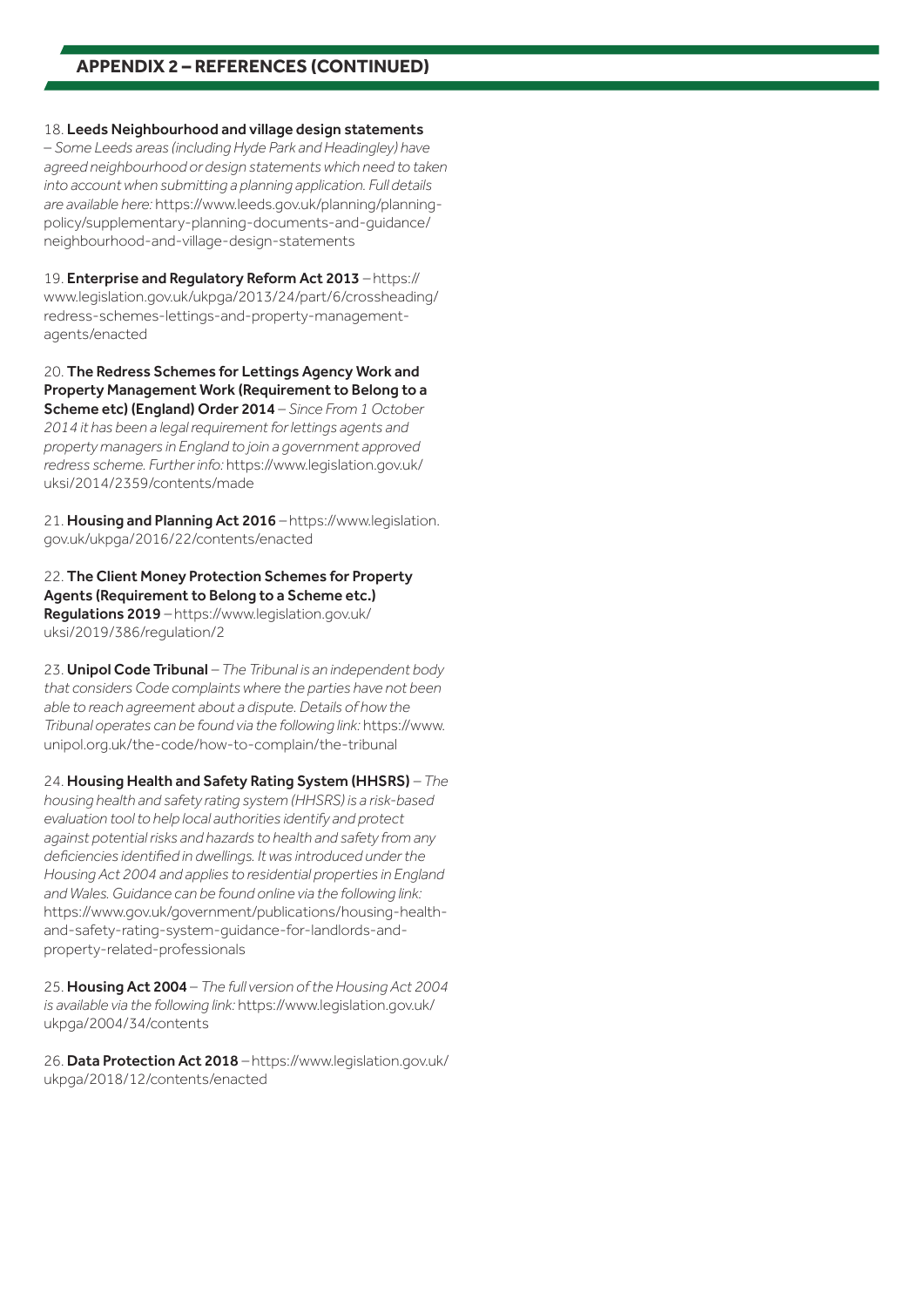# **Unipol Code 2021-2024 For Shared Student Housing in Leeds**

# **DECLARATION FOR 2021-2024**

| $I/We$ (full name(s)):<br><u>and the contract of the contract of the contract of the contract of the contract of the contract of the contract of the contract of the contract of the contract of the contract of the contract of the contract of the contr</u> |                                                                                                                                                                                                                                                           |
|----------------------------------------------------------------------------------------------------------------------------------------------------------------------------------------------------------------------------------------------------------------|-----------------------------------------------------------------------------------------------------------------------------------------------------------------------------------------------------------------------------------------------------------|
| Trading as:<br><u> 1980 - Jan Samuel Barbara, martin da shekara ta 1980 - An tsara tsara tsara tsara tsara tsara tsara tsara tsa</u>                                                                                                                           |                                                                                                                                                                                                                                                           |
| Home Address:<br><u> 1989 - Andrea Santa Alemania, amerikan personal (h. 1989).</u>                                                                                                                                                                            |                                                                                                                                                                                                                                                           |
| <b>Email Address:</b>                                                                                                                                                                                                                                          | Telephone Number:<br><u> 1989 - Jan Sterling Sterling and Sterling Sterling and Sterling and Sterling and Sterling and Sterling and Sterling and Sterling and Sterling and Sterling and Sterling and Sterling and Sterling and Sterling and Sterling </u> |

# Acknowledge and agree that:

I/we wish to join Unipol Code for Shared Student Housing in the Private Rented Sector ("the Code") from the date of this declaration until 31st August 2024, and that we agree to meet all the terms and conditions of the Code and abide by the regulatory mechanisms and complaints procedure as stated in the Code.

I/we agree that I will provide Unipol with an accurate declaration of all the properties in Leeds which I/we own/manage and either rent to students or intend to rent to students at the time of this declaration.

I/we further declare that my conduct will be in line with that outlined in the Code. I/ we confirm that I/ we have read the Unipol Code 2021-2024.

I/ we confirm that my properties meet the standards of the Unipol Code.

I/ we confirm that I/we will abide by the management standards of the Code. In consideration for being permitted to join the Code, I/we agree and undertake to pay the current and any future Code fees, including any additional fees as follows:

a) In the case of Inspections, if issues are identified, a timetable for any works of procedures is agreed and then, dependent on the nature of the findings, a re-inspection may be required. During this short re-inspection, the Codes Administrator will check that the required work has been completed to the expected standard. If it is clear from the re-inspection visit that not all of the works have been completed, then a second re-inspection is required and a fee of £75 will be charged to the landlord/agent for that and each subsequent inspection needed.

b) Unipol will aim to give five working days' notice of a visit. If the visit is changed less than 2 working days before the visit then a fee of £50 will be charged. The same fee will be charged if the inspector is unable to enter the property at the appointed time. Inspectors are instructed to wait at the property for 15 minutes after the appointed time, after which the appointment is considered broken and the £50 fee will apply. These fees will be invoiced and must be paid within 30 days.

All of the above fees and payments are correct as at the date of this declaration but may be amended by Unipol during the time period when I/we are a member of the Code.

I/we accept that it is an important part of the Code to inform tenants of our membership and agree to place information about the Code on any website relating to our accommodation.

I/we acknowledge and agree that upon any failure to make payments or otherwise comply with the provisions of the Code then our membership may be terminated.

I/we understand that information about my Code status is in the public domain and will be accessible to all those using Unipol's web system and will remain accessible for up to three years regardless of my future membership of the Code.

I/we accept that Unipol and its affiliated business partners including Leeds City Council may use my personal information for the purpose of administering the Code, checking the suitability of landlords for accreditation including any criminal convictions, providing services, administration, and training and may disclose information to its service providers and agents for these purposes. If my personal details or the properties I/we own/manage changes I/we agree to inform Unipol.

I/we agree to inform Unipol of any change of ownership of any property (as listed on the attached schedule) and, if the landlord/owner is a Company the Company Secretary will inform Unipol if the Company is sold to another or where a majority of shareholdings changes hands. Changes of ownership or control will be notified to Unipol within 5 working days of this taking place. I/ we understand that a condition of Code membership is that I/we must take the Unipol online landlord training course within 6 months of membership being awarded.

| Signed (Authorised signatory): | Dated: |
|--------------------------------|--------|
|--------------------------------|--------|

# The Leeds Rental Standard

When you sign to be a member of the Unipol Code you normally become a member of the Leeds Rental Standard for Landlord Accreditation at no additional cost. The conditions required by the Unipol Code cover the requirements of the Leeds Rental Standard. Further details can be obtained on: www.leedsrentalstandard.org.uk

I/we understand that when I/we become a member of the Unipol Code for Shared Student Housing I consent/do not consent (delete as appropriate, non deletion to count as consent) to join the Leeds Rental Standard.

| Signed (Authorised signatory): | Dated: |
|--------------------------------|--------|
|--------------------------------|--------|

This form can be completed electronically but must be printed and signed. Once complete, return it to: Unipol Student Homes, 155-157 Woodhouse Lane, Leeds, LS2 3ED along with the property declaration form(s)

The Unipol Code is administered by Unipol Student Homes. Telephone 0113 205 3406 and ask for the Codes Administrator for further information or general enquiries. Registered Charity No 1063492 VAT Registration No 69884549